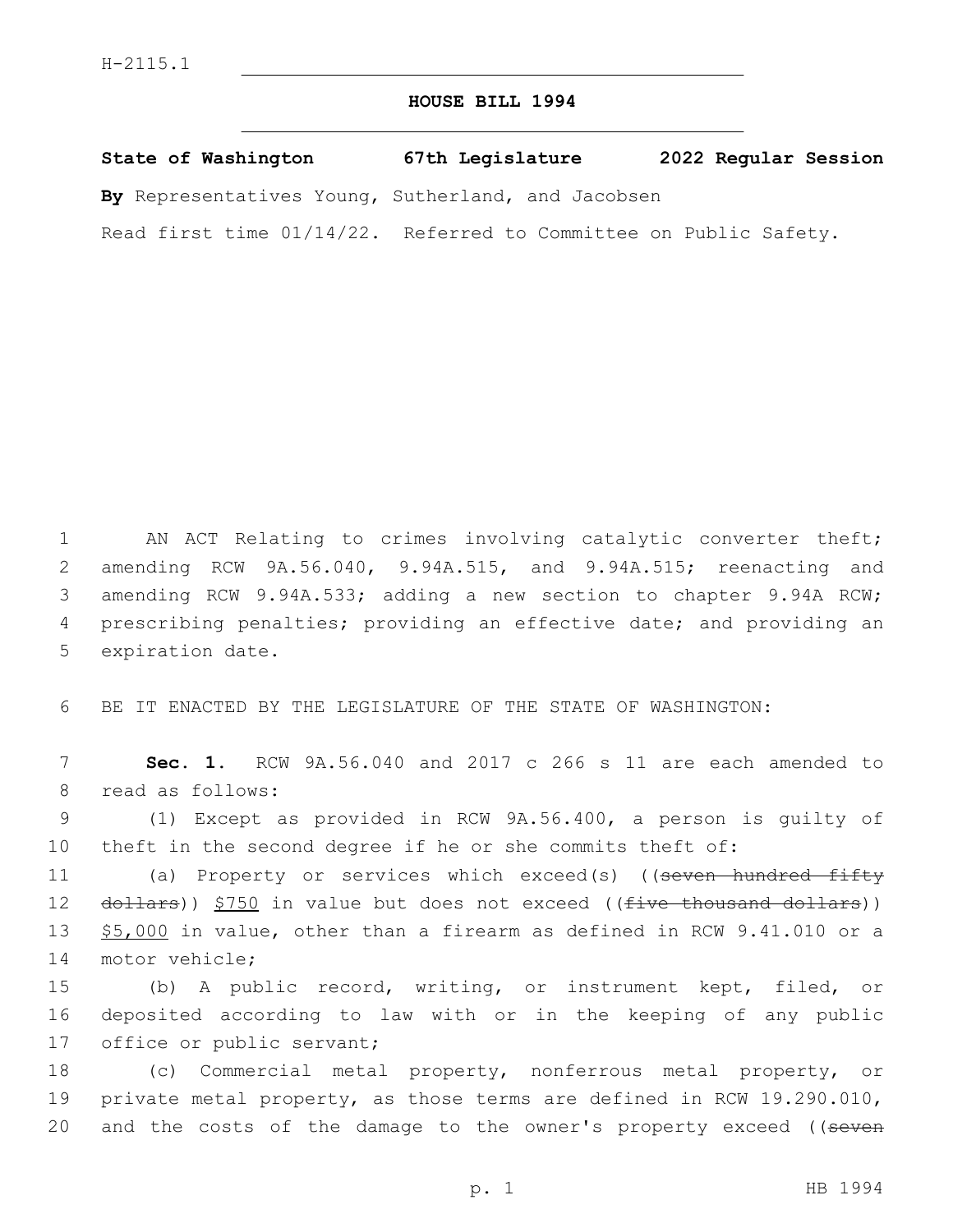| 1        | hundred fifty dollars)) \$750 but does not exceed ((five thousand                |  |  |  |  |
|----------|----------------------------------------------------------------------------------|--|--|--|--|
| 2        | $d$ ollars)) $$5,000$ in value; or                                               |  |  |  |  |
| 3        | (d) An access device.                                                            |  |  |  |  |
| 4        | ((Theft)) Except as provided in subsection (3) of this<br>(2)                    |  |  |  |  |
| 5        | section, theft in the second degree is a class C felony.                         |  |  |  |  |
| 6        | (3) A second or subsequent violation of subsection (1) (c) of this               |  |  |  |  |
| 7        | section is a class B felony. For the purposes of this subsection, a              |  |  |  |  |
| 8        | first violation includes a conviction for a violation of RCM                     |  |  |  |  |
| 9        | 9A.56.050 or an equivalent local ordinance if the conviction is the              |  |  |  |  |
| 10       | result of a charge that was originally filed as a violation of                   |  |  |  |  |
| 11       | subsection (1) (c) of this section.                                              |  |  |  |  |
| 12<br>13 | Sec. 2. RCW 9.94A.515 and 2020 c 344 s 4 are each amended to<br>read as follows: |  |  |  |  |
| 14       | TABLE 2                                                                          |  |  |  |  |
| 15       | CRIMES INCLUDED WITHIN EACH                                                      |  |  |  |  |
| 16       | SERIOUSNESS LEVEL                                                                |  |  |  |  |
| 17       | Aggravated Murder 1 (RCW 10.95.020)<br>XVI                                       |  |  |  |  |
| 18       | Homicide by abuse (RCW 9A.32.055)<br>XV                                          |  |  |  |  |
| 19       | Malicious explosion 1 (RCW                                                       |  |  |  |  |
| 20       | 70.74.280(1)                                                                     |  |  |  |  |
| 21       | Murder 1 (RCW 9A.32.030)                                                         |  |  |  |  |
| 22       | Murder 2 (RCW 9A.32.050)<br>XIV                                                  |  |  |  |  |
| 23       | Trafficking 1 (RCW 9A.40.100(1))                                                 |  |  |  |  |
| 24       | Malicious explosion 2 (RCW<br>XIII                                               |  |  |  |  |
| 25       | 70.74.280(2)                                                                     |  |  |  |  |
| 26       | Malicious placement of an explosive 1                                            |  |  |  |  |
| 27       | (RCW 70.74.270(1))                                                               |  |  |  |  |
| 28       | Assault 1 (RCW 9A.36.011)<br>XII                                                 |  |  |  |  |
| 29       | Assault of a Child 1 (RCW 9A.36.120)                                             |  |  |  |  |
| 30       | Malicious placement of an imitation                                              |  |  |  |  |
| 31       | device 1 (RCW 70.74.272(1)(a))                                                   |  |  |  |  |
| 32       | Promoting Commercial Sexual Abuse of                                             |  |  |  |  |
| 33       | a Minor (RCW 9.68A.101)                                                          |  |  |  |  |
| 34       | Rape 1 (RCW 9A.44.040)                                                           |  |  |  |  |
| 35       | Rape of a Child 1 (RCW 9A.44.073)                                                |  |  |  |  |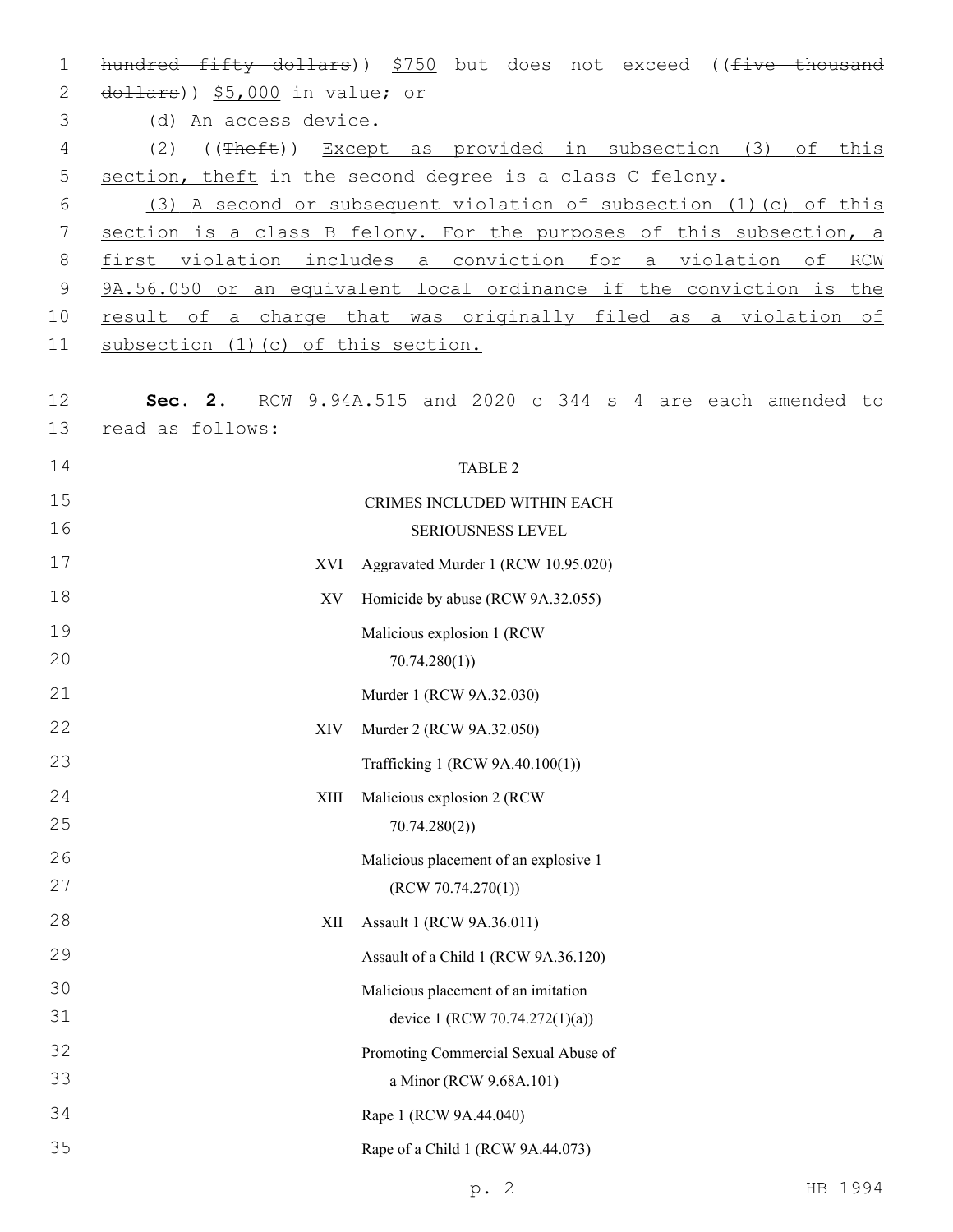| $\mathbf 1$   |    | Trafficking 2 (RCW 9A.40.100(3))        |
|---------------|----|-----------------------------------------|
| 2             | XI | Manslaughter 1 (RCW 9A.32.060)          |
| 3             |    | Rape 2 (RCW 9A.44.050)                  |
| 4             |    | Rape of a Child 2 (RCW 9A.44.076)       |
| 5             |    | Vehicular Homicide, by being under the  |
| 6             |    | influence of intoxicating liquor or     |
| 7             |    | any drug (RCW 46.61.520)                |
| 8             |    | Vehicular Homicide, by the operation of |
| $\mathcal{G}$ |    | any vehicle in a reckless manner        |
| 10            |    | (RCW 46.61.520)                         |
| 11            | X  | Child Molestation 1 (RCW 9A.44.083)     |
| 12            |    | Criminal Mistreatment 1 (RCW            |
| 13            |    | 9A.42.020)                              |
| 14            |    | Indecent Liberties (with forcible       |
| 15            |    | compulsion) (RCW                        |
| 16            |    | 9A.44.100(1)(a)                         |
| 17            |    | Kidnapping 1 (RCW 9A.40.020)            |
| 18            |    | Leading Organized Crime (RCW            |
| 19            |    | 9A.82.060(1)(a)                         |
| 20            |    | Malicious explosion 3 (RCW              |
| 21            |    | 70.74.280(3)                            |
| 22            |    | Sexually Violent Predator Escape (RCW   |
| 23            |    | 9A.76.115)                              |
| 24            | IX | Abandonment of Dependent Person 1       |
| 25            |    | (RCW 9A.42.060)                         |
| 26            |    | Assault of a Child 2 (RCW 9A.36.130)    |
| 27            |    | Explosive devices prohibited (RCW       |
| 28            |    | 70.74.180)                              |
| 29            |    | Hit and Run-Death (RCW                  |
| 30            |    | 46.52.020(4)(a)                         |
| 31            |    | Homicide by Watercraft, by being under  |
| 32            |    | the influence of intoxicating liquor    |
| 33            |    | or any drug (RCW 79A.60.050)            |
| 34            |    | Inciting Criminal Profiteering (RCW     |
| 35            |    | 9A.82.060(1)(b)                         |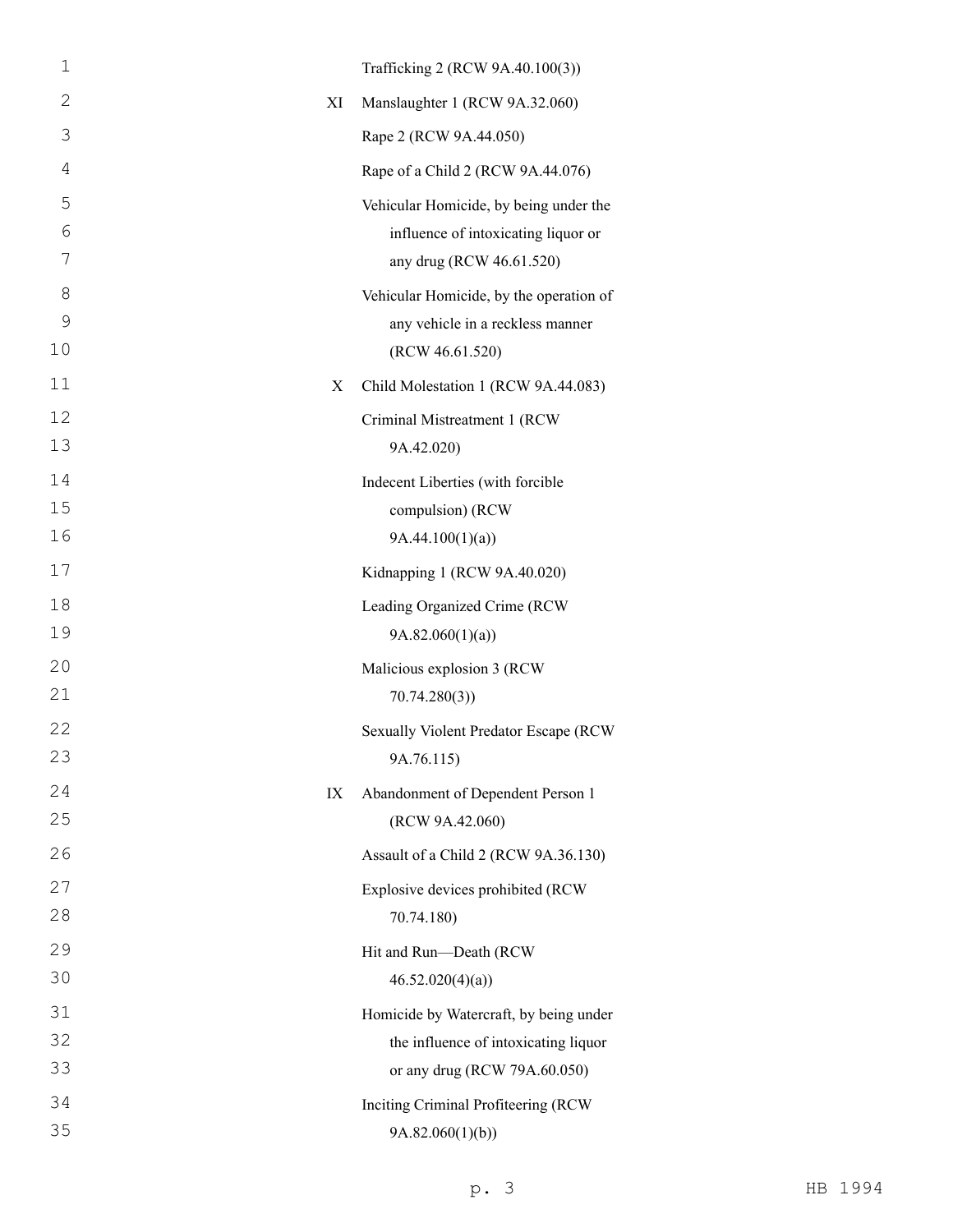| $\mathbf 1$    |             | Malicious placement of an explosive 2                 |
|----------------|-------------|-------------------------------------------------------|
| 2              |             | (RCW 70.74.270(2))                                    |
| 3              |             | Robbery 1 (RCW 9A.56.200)                             |
| $\overline{4}$ |             | Sexual Exploitation (RCW 9.68A.040)                   |
| 5              | <b>VIII</b> | Arson 1 (RCW 9A.48.020)                               |
| 6<br>7         |             | Commercial Sexual Abuse of a Minor<br>(RCW 9.68A.100) |
| 8              |             | Homicide by Watercraft, by the                        |
| 9              |             | operation of any vessel in a reckless                 |
| 10             |             | manner (RCW 79A.60.050)                               |
| 11             |             | Manslaughter 2 (RCW 9A.32.070)                        |
| 12<br>13       |             | Promoting Prostitution 1 (RCW<br>9A.88.070)           |
| 14             |             | Theft of Ammonia (RCW 69.55.010)                      |
| 15             | VII         | Air bag diagnostic systems (causing                   |
| 16<br>17       |             | bodily injury or death) (RCW<br>46.37.660(2)(b)       |
| 18             |             | Air bag replacement requirements                      |
| 19             |             | (causing bodily injury or death)                      |
| 20             |             | (RCW 46.37.660(1)(b))                                 |
| 21             |             | Burglary 1 (RCW 9A.52.020)                            |
| 22             |             | Child Molestation 2 (RCW 9A.44.086)                   |
| 23             |             | Civil Disorder Training (RCW                          |
| 24             |             | 9A.48.120)                                            |
| 25             |             | Dealing in depictions of minor engaged                |
| 26             |             | in sexually explicit conduct 1                        |
| 27             |             | (RCW 9.68A.050(1))                                    |
| 28             |             | Drive-by Shooting (RCW 9A.36.045)                     |
| 29             |             | False Reporting 1 (RCW                                |
| 30             |             | 9A.84.040(2)(a)                                       |
| 31             |             | Homicide by Watercraft, by disregard                  |
| 32             |             | for the safety of others (RCW                         |
| 33             |             | 79A.60.050)                                           |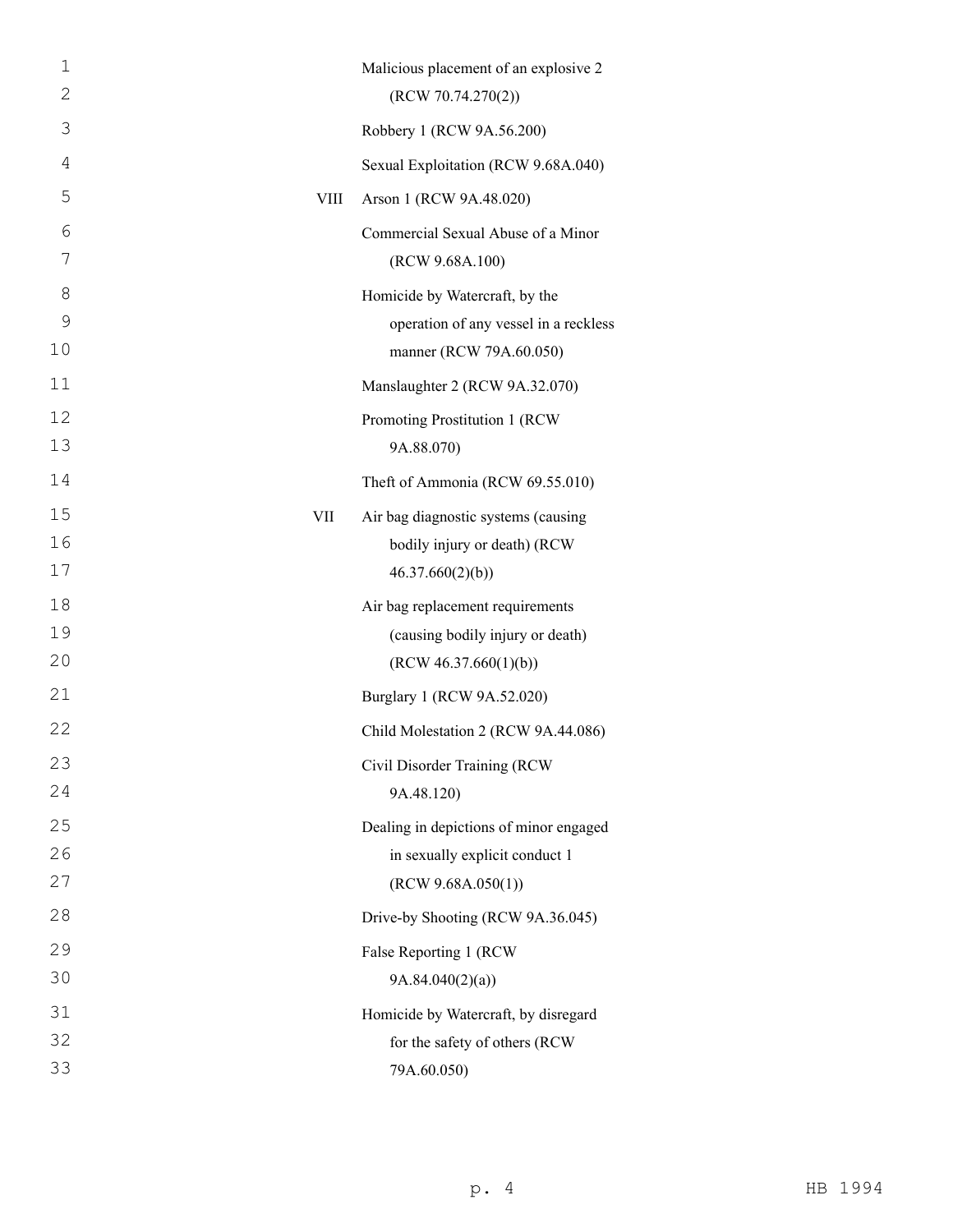| $\mathbf{1}$   |    | Indecent Liberties (without forcible     |
|----------------|----|------------------------------------------|
| $\overline{2}$ |    | compulsion) (RCW 9A.44.100(1)            |
| 3              |    | $(b)$ and $(c)$ )                        |
| 4              |    | Introducing Contraband 1 (RCW            |
| 5              |    | 9A.76.140)                               |
| 6              |    | Malicious placement of an explosive 3    |
| 7              |    | (RCW 70.74.270(3))                       |
| 8              |    | Manufacture or import counterfeit,       |
| 9              |    | nonfunctional, damaged, or               |
| 10             |    | previously deployed air bag              |
| 11             |    | (causing bodily injury or death)         |
| 12             |    | (RCW 46.37.650(1)(b))                    |
| 13             |    | Negligently Causing Death By Use of a    |
| 14             |    | Signal Preemption Device (RCW            |
| 15             |    | 46.37.675)                               |
| 16             |    | Sell, install, or reinstall counterfeit, |
| 17             |    | nonfunctional, damaged, or               |
| 18             |    | previously deployed airbag (RCW          |
| 19             |    | 46.37.650(2)(b)                          |
| 20             |    | Sending, bringing into state depictions  |
| 21             |    | of minor engaged in sexually             |
| 22             |    | explicit conduct 1 (RCW                  |
| 23             |    | 9.68A.060(1)                             |
| 24             |    | Unlawful Possession of a Firearm in the  |
| 25             |    | first degree (RCW $9.41.040(1)$ )        |
| 26             |    | Use of a Machine Gun or Bump-fire        |
| 27             |    | Stock in Commission of a Felony          |
| 28             |    | (RCW 9.41.225)                           |
| 29             |    | Vehicular Homicide, by disregard for     |
| 30             |    | the safety of others (RCW                |
| 31             |    | 46.61.520)                               |
| 32             | VI | Bail Jumping with Murder 1 (RCW          |
| 33             |    | 9A.76.170(3)(a)                          |
| 34             |    | Bribery (RCW 9A.68.010)                  |
| 35             |    | Incest 1 (RCW $9A.64.020(1)$ )           |
| 36             |    | Intimidating a Judge (RCW 9A.72.160)     |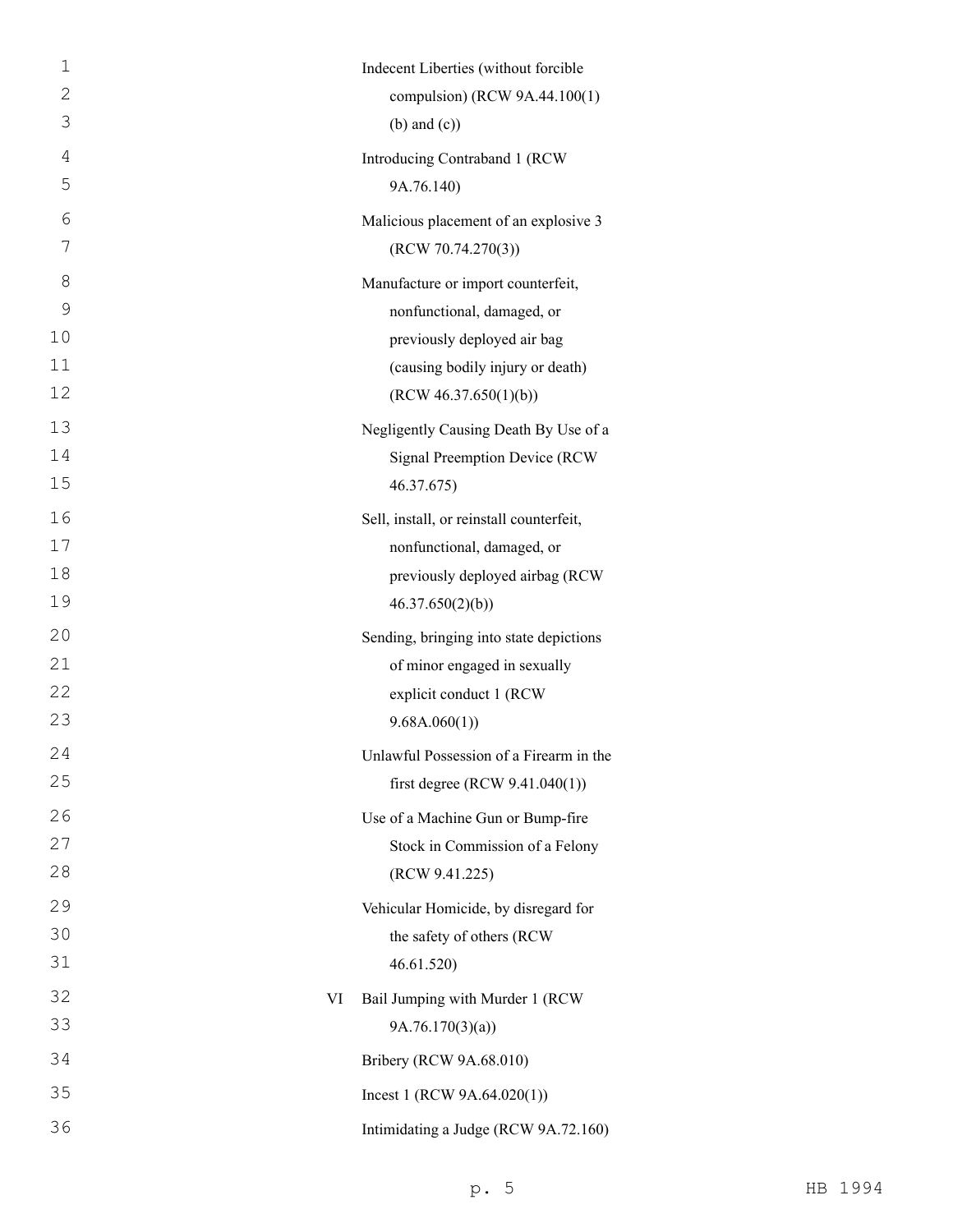| 1<br>2  | Intimidating a Juror/Witness (RCW<br>9A.72.110, 9A.72.130)            |
|---------|-----------------------------------------------------------------------|
| 3       |                                                                       |
| 4       | Malicious placement of an imitation<br>device 2 (RCW 70.74.272(1)(b)) |
| 5       |                                                                       |
| 6       | Possession of Depictions of a Minor<br>Engaged in Sexually Explicit   |
| 7       | Conduct 1 (RCW 9.68A.070(1))                                          |
| 8       | Rape of a Child 3 (RCW 9A.44.079)                                     |
| 9       | Theft of a Firearm (RCW 9A.56.300)                                    |
| 10      | Theft from a Vulnerable Adult 1 (RCW                                  |
| 11      | 9A.56.400(1)                                                          |
| 12      | Unlawful Storage of Ammonia (RCW                                      |
| 13      | 69.55.020                                                             |
| 14<br>V | Abandonment of Dependent Person 2                                     |
| 15      | (RCW 9A.42.070)                                                       |
| 16      | Advancing money or property for                                       |
| 17      | extortionate extension of credit                                      |
| 18      | (RCW 9A.82.030)                                                       |
| 19      | Air bag diagnostic systems (RCW                                       |
| 20      | 46.37.660(2)(c)                                                       |
| 21      | Air bag replacement requirements                                      |
| 22      | (RCW 46.37.660(1)(c))                                                 |
| 23      | Bail Jumping with class A Felony                                      |
| 24      | (RCW 9A.76.170(3)(b))                                                 |
| 25      | Child Molestation 3 (RCW 9A.44.089)                                   |
| 26      | Criminal Mistreatment 2 (RCW                                          |
| 27      | 9A.42.030)                                                            |
| 28      | Custodial Sexual Misconduct 1 (RCW                                    |
| 29      | 9A.44.160)                                                            |
| 30      | Dealing in Depictions of Minor                                        |
| 31      | Engaged in Sexually Explicit                                          |
| 32      | Conduct 2 (RCW 9.68A.050(2))                                          |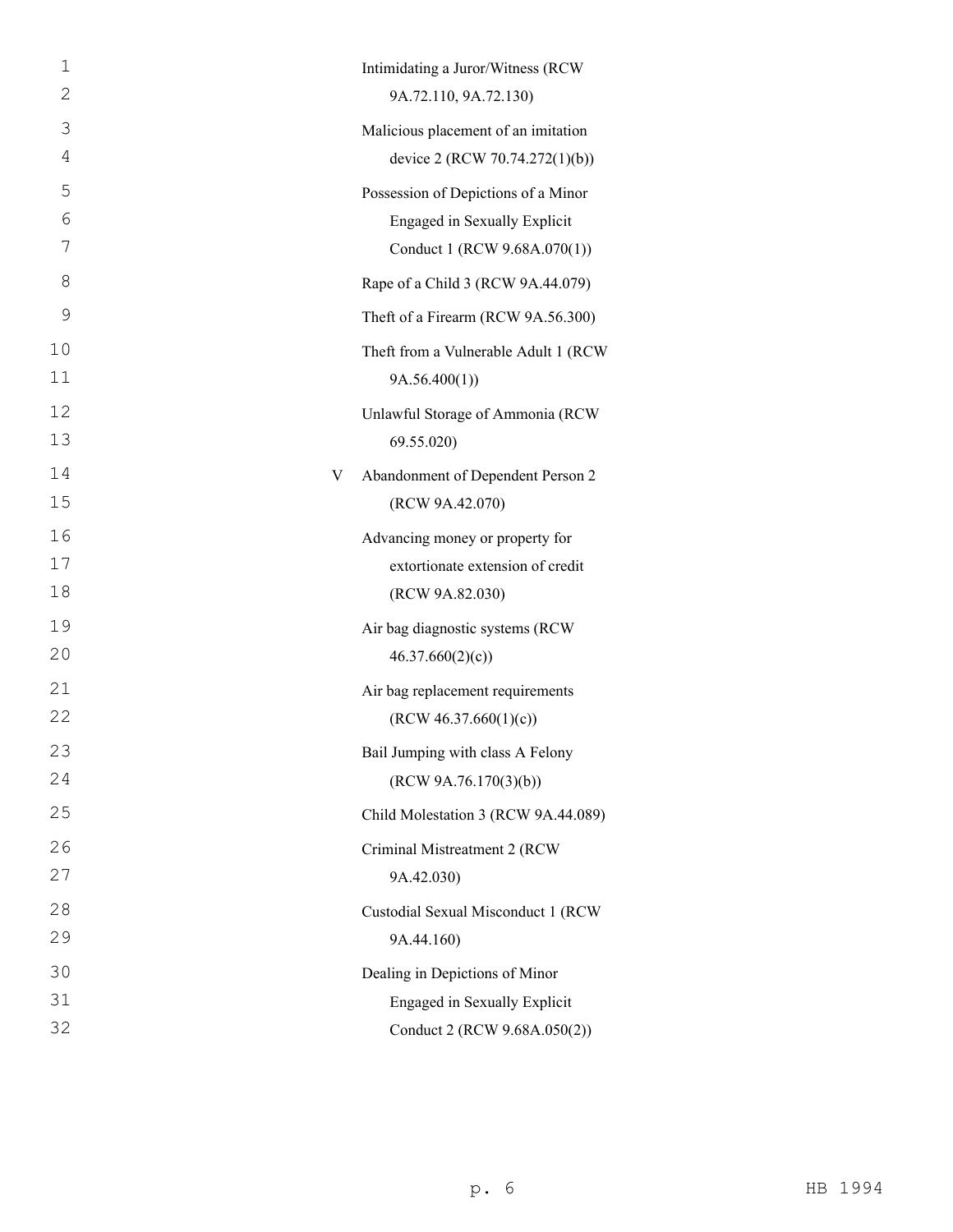| $\mathbf{1}$ | Domestic Violence Court Order            |
|--------------|------------------------------------------|
| 2            | Violation (RCW 10.99.040,                |
| 3            | 10.99.050, 26.09.300, 26.10.220,         |
| 4            | 26.26B.050, 26.50.110, 26.52.070,        |
| 5            | or 74.34.145)                            |
| 6            | Extortion 1 (RCW 9A.56.120)              |
| 7            | Extortionate Extension of Credit (RCW    |
| 8            | 9A.82.020)                               |
| 9            | <b>Extortionate Means to Collect</b>     |
| 10           | Extensions of Credit (RCW                |
| 11           | 9A.82.040)                               |
| 12           | Incest 2 (RCW $9A.64.020(2)$ )           |
| 13           | Kidnapping 2 (RCW 9A.40.030)             |
| 14           | Manufacture or import counterfeit,       |
| 15           | nonfunctional, damaged, or               |
| 16           | previously deployed air bag (RCW         |
| 17           | 46.37.650(1)(c)                          |
| 18           | Perjury 1 (RCW 9A.72.020)                |
| 19           | Persistent prison misbehavior (RCW       |
| 20           | 9.94.070)                                |
| 21           | Possession of a Stolen Firearm (RCW      |
| 22           | 9A.56.310)                               |
| 23           | Rape 3 (RCW 9A.44.060)                   |
| 24           | Rendering Criminal Assistance 1 (RCW     |
| 25           | 9A.76.070)                               |
| 26           | Sell, install, or reinstall counterfeit, |
| 27           | nonfunctional, damaged, or               |
| 28           | previously deployed airbag (RCW          |
| 29           | 46.37.650(2)(c)                          |
| 30           | Sending, Bringing into State Depictions  |
| 31           | of Minor Engaged in Sexually             |
| 32           | <b>Explicit Conduct 2 (RCW</b>           |
| 33           | 9.68A.060(2))                            |
| 34           | Sexual Misconduct with a Minor 1         |
| 35           | (RCW 9A.44.093)                          |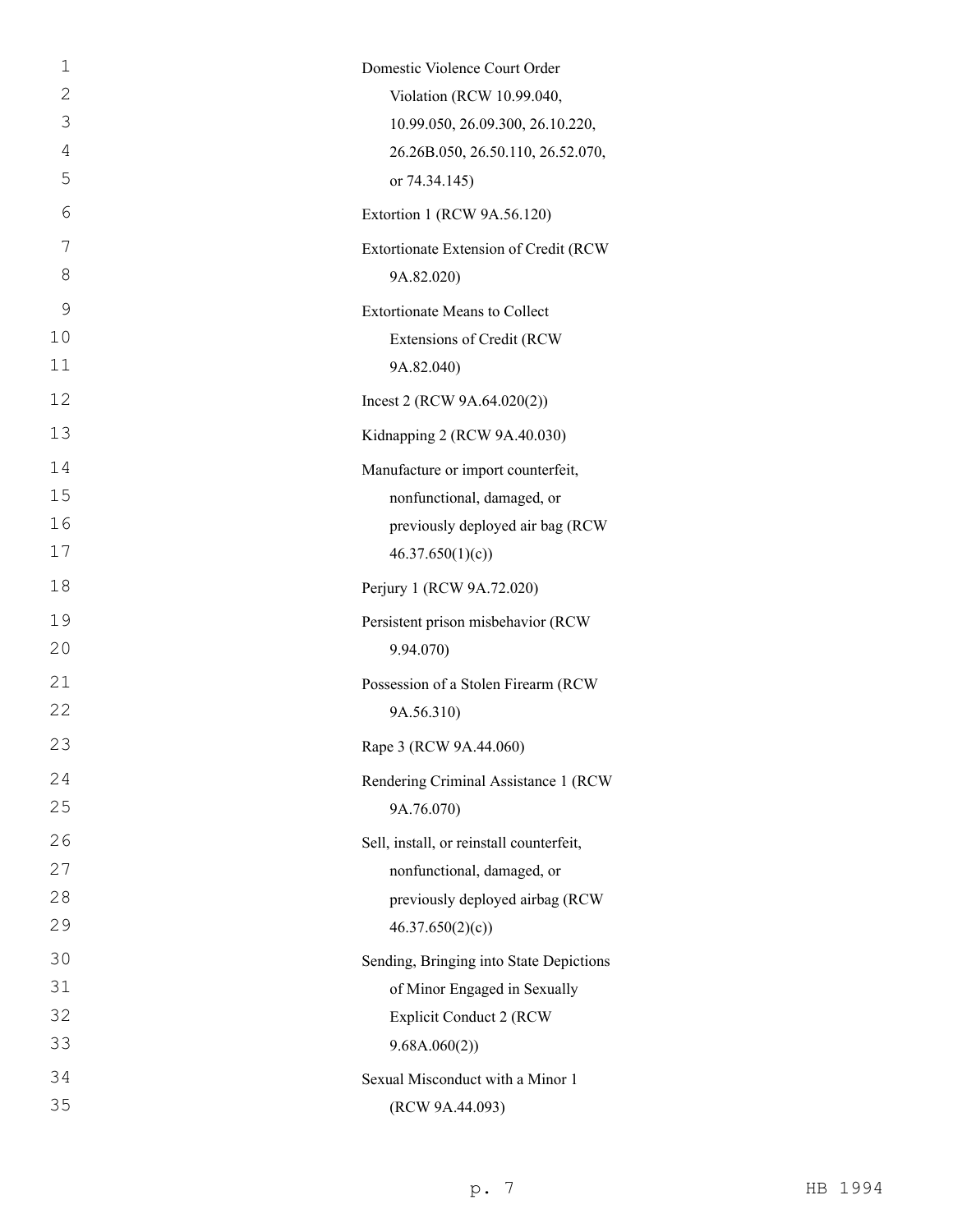| 1  | Sexually Violating Human Remains         |
|----|------------------------------------------|
| 2  | (RCW 9A.44.105)                          |
| 3  | <b>Stalking (RCW 9A.46.110)</b>          |
| 4  | Taking Motor Vehicle Without             |
| 5  | Permission 1 (RCW 9A.56.070)             |
| 6  | IV<br>Arson 2 (RCW 9A.48.030)            |
| 7  | Assault 2 (RCW 9A.36.021)                |
| 8  | Assault 3 (of a Peace Officer with a     |
| 9  | Projectile Stun Gun) (RCW                |
| 10 | 9A.36.031(1)(h)                          |
| 11 | Assault 4 (third domestic violence       |
| 12 | offense) (RCW 9A.36.041(3))              |
| 13 | Assault by Watercraft (RCW               |
| 14 | 79A.60.060)                              |
| 15 | Bribing a Witness/Bribe Received by      |
| 16 | Witness (RCW 9A.72.090,                  |
| 17 | 9A.72.100)                               |
| 18 | Cheating 1 (RCW 9.46.1961)               |
| 19 | Commercial Bribery (RCW 9A.68.060)       |
| 20 | Counterfeiting (RCW 9.16.035(4))         |
| 21 | Driving While Under the Influence        |
| 22 | (RCW 46.61.502(6))                       |
| 23 | Endangerment with a Controlled           |
| 24 | Substance (RCW 9A.42.100)                |
| 25 | Escape 1 (RCW 9A.76.110)                 |
| 26 | Hate Crime (RCW 9A.36.080)               |
| 27 | Hit and Run-Injury (RCW                  |
| 28 | 46.52.020(4)(b)                          |
| 29 | Hit and Run with Vessel-Injury           |
| 30 | Accident (RCW 79A.60.200(3))             |
| 31 | Identity Theft 1 (RCW 9.35.020(2))       |
| 32 | Indecent Exposure to Person Under Age    |
| 33 | $((\text{Fourteen}))$ 14 (subsequent sex |
| 34 | offense) (RCW 9A.88.010)                 |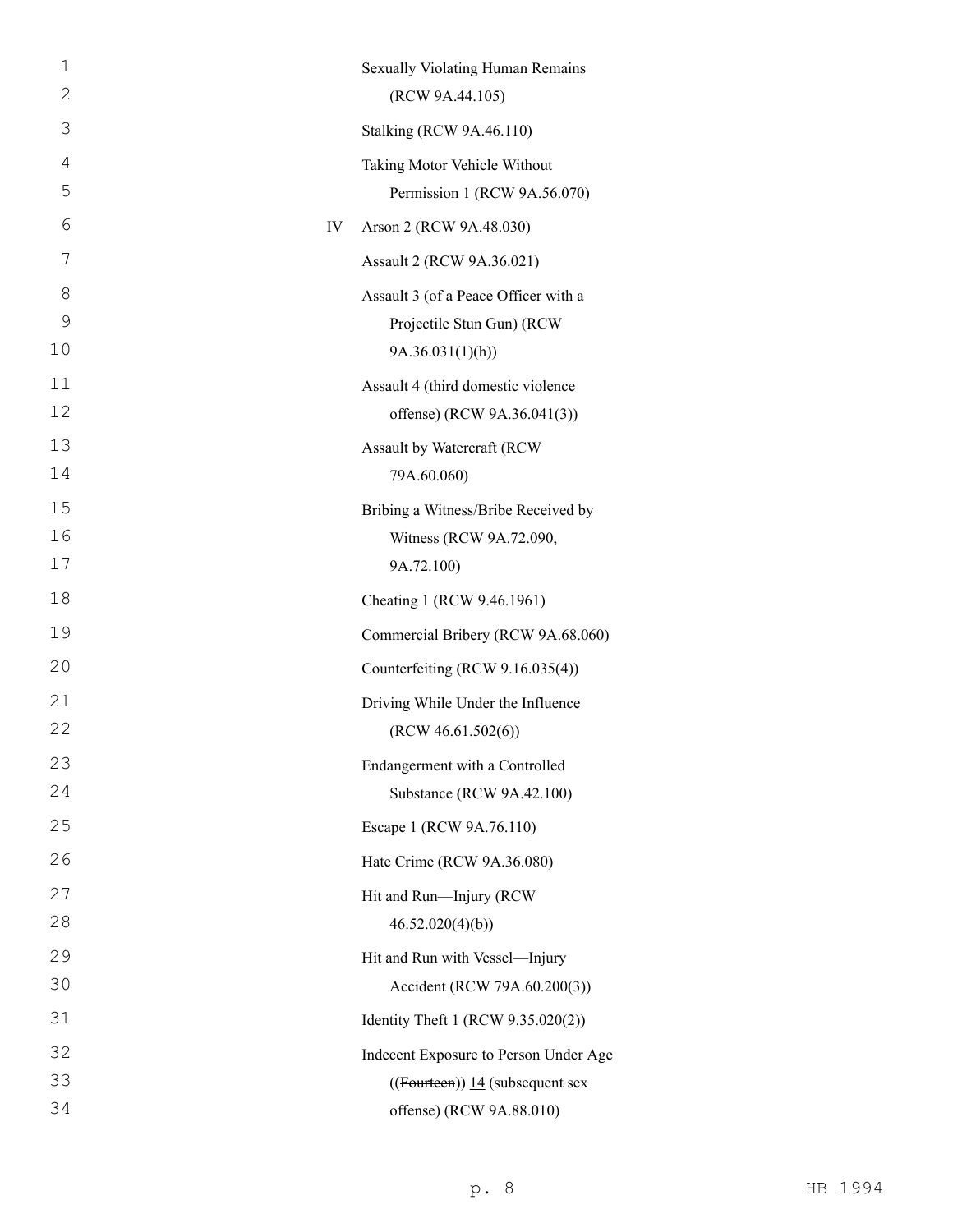| $\mathbf 1$ | Influencing Outcome of Sporting Event   |
|-------------|-----------------------------------------|
| 2           | (RCW 9A.82.070)                         |
| 3           | Physical Control of a Vehicle While     |
| 4           | Under the Influence (RCW                |
| 5           | 46.61.504(6)                            |
| 6           | Possession of Depictions of a Minor     |
| 7           | Engaged in Sexually Explicit            |
| 8           | Conduct 2 (RCW 9.68A.070(2))            |
| 9           | Residential Burglary (RCW 9A.52.025)    |
| 10          | Robbery 2 (RCW 9A.56.210)               |
| 11          | Theft of Livestock 1 (RCW 9A.56.080)    |
| 12          | Threats to Bomb (RCW 9.61.160)          |
| 13          | Trafficking in Stolen Property 1 (RCW   |
| 14          | 9A.82.050)                              |
| 15          | Unlawful factoring of a credit card or  |
| 16          | payment card transaction (RCW           |
| 17          | 9A.56.290(4)(b)                         |
| 18          | Unlawful transaction of health coverage |
| 19          | as a health care service contractor     |
| 20          | (RCW 48.44.016(3))                      |
| 21          | Unlawful transaction of health coverage |
| 22          | as a health maintenance                 |
| 23          | organization (RCW 48.46.033(3))         |
| 24          | Unlawful transaction of insurance       |
| 25          | business (RCW 48.15.023(3))             |
| 26          | Unlicensed practice as an insurance     |
| 27          | professional (RCW 48.17.063(2))         |
| 28          | Use of Proceeds of Criminal             |
| 29          | Profiteering (RCW 9A.82.080 (1)         |
| 30          | and $(2)$ )                             |
| 31          | Vehicle Prowling 2 (third or subsequent |
| 32          | offense) (RCW 9A.52.100(3))             |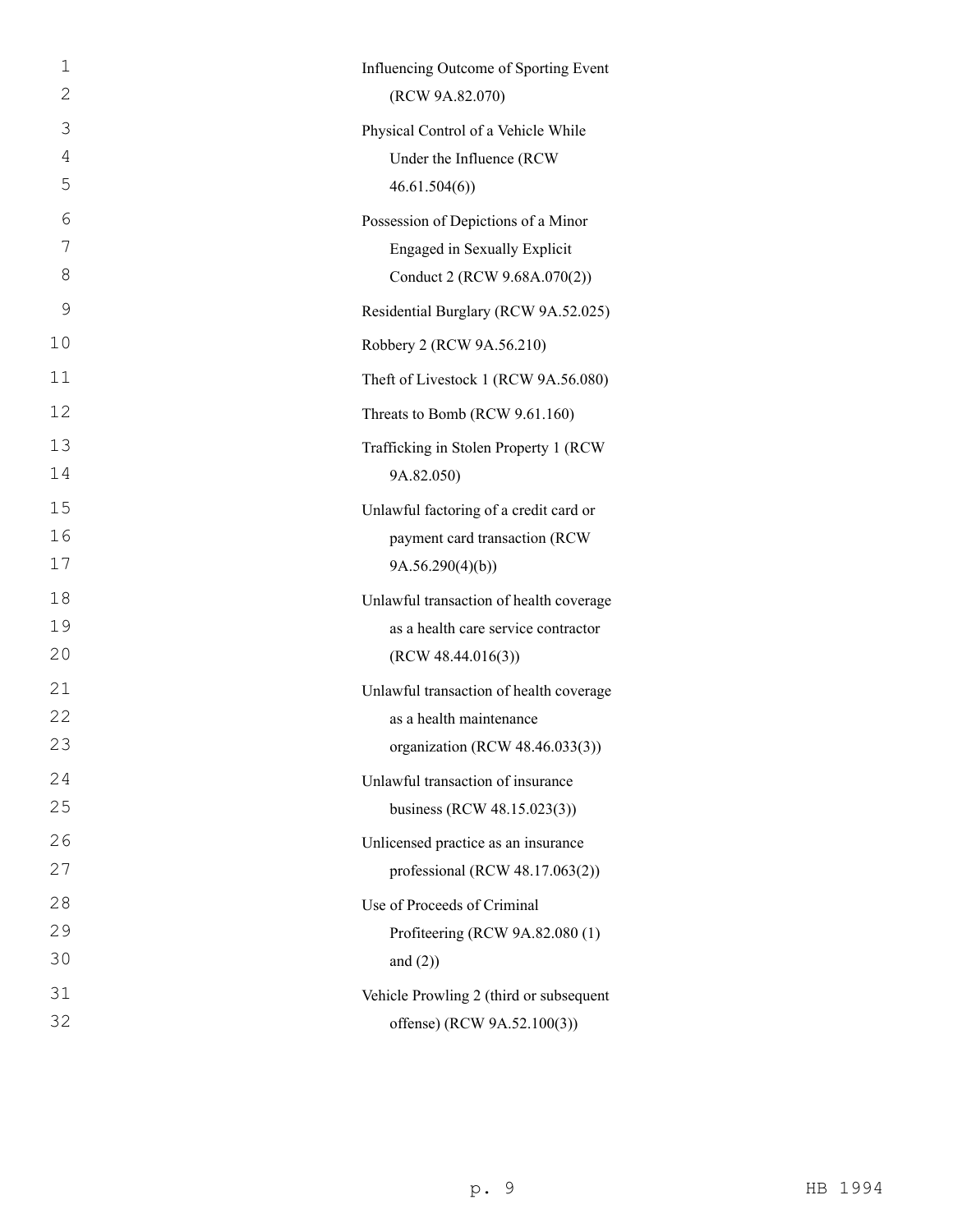| 1  |   | Vehicular Assault, by being under the   |
|----|---|-----------------------------------------|
| 2  |   | influence of intoxicating liquor or     |
| 3  |   | any drug, or by the operation or        |
| 4  |   | driving of a vehicle in a reckless      |
| 5  |   | manner (RCW 46.61.522)                  |
| 6  |   | Viewing of Depictions of a Minor        |
| 7  |   | Engaged in Sexually Explicit            |
| 8  |   | Conduct 1 (RCW 9.68A.075(1))            |
| 9  |   | Willful Failure to Return from Furlough |
| 10 |   | (RCW 72.66.060)                         |
| 11 | Ш | Animal Cruelty 1 (Sexual Conduct or     |
| 12 |   | Contact) (RCW 16.52.205(3))             |
| 13 |   | Assault 3 (Except Assault 3 of a Peace  |
| 14 |   | Officer With a Projectile Stun Gun)     |
| 15 |   | (RCW 9A.36.031 except subsection        |
| 16 |   | (1)(h))                                 |
| 17 |   | Assault of a Child 3 (RCW 9A.36.140)    |
| 18 |   | Bail Jumping with class B or C Felony   |
| 19 |   | (RCW 9A.76.170(3)(c))                   |
| 20 |   | Burglary 2 (RCW 9A.52.030)              |
| 21 |   | Communication with a Minor for          |
| 22 |   | <b>Immoral Purposes (RCW)</b>           |
| 23 |   | 9.68A.090)                              |
| 24 |   | Criminal Gang Intimidation (RCW         |
| 25 |   | 9A.46.120)                              |
| 26 |   | Custodial Assault (RCW 9A.36.100)       |
| 27 |   | Cyberstalking (subsequent conviction or |
| 28 |   | threat of death) (RCW $9.61.260(3)$ )   |
| 29 |   | Escape 2 (RCW 9A.76.120)                |
| 30 |   | Extortion 2 (RCW 9A.56.130)             |
| 31 |   | False Reporting 2 (RCW                  |
| 32 |   | 9A.84.040(2)(b)                         |
| 33 |   | Harassment (RCW 9A.46.020)              |
| 34 |   | Intimidating a Public Servant (RCW      |
| 35 |   | 9A.76.180)                              |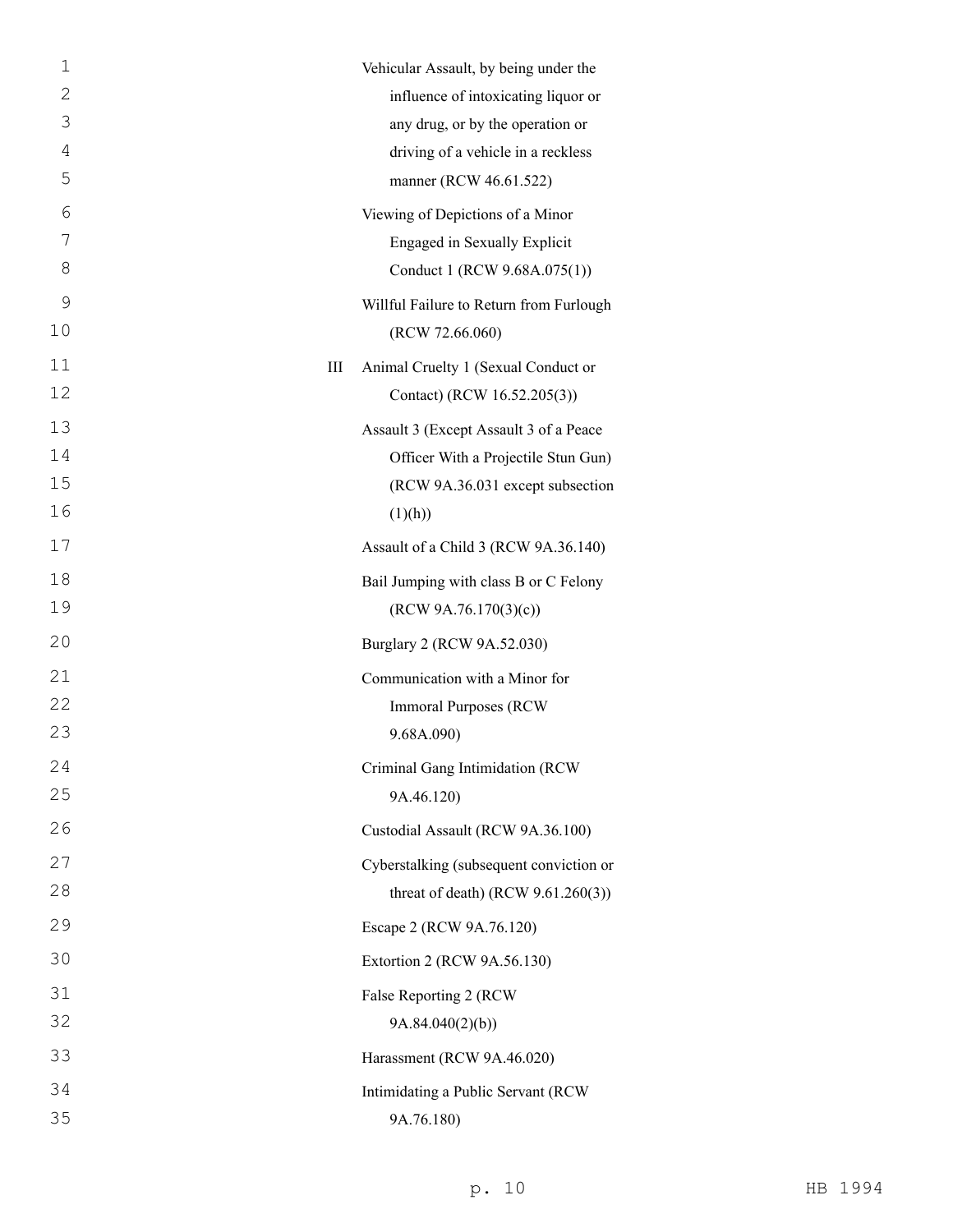| 1             | Introducing Contraband 2 (RCW           |
|---------------|-----------------------------------------|
| $\mathbf{2}$  | 9A.76.150)                              |
| 3             | Malicious Injury to Railroad Property   |
| 4             | (RCW 81.60.070)                         |
| 5             | Manufacture of Untraceable Firearm      |
| 6             | with Intent to Sell (RCW 9.41.190)      |
| 7             | Manufacture or Assembly of an           |
| 8             | Undetectable Firearm or                 |
| $\mathcal{G}$ | Untraceable Firearm (RCW                |
| 10            | 9.41.325)                               |
| 11            | Mortgage Fraud (RCW 19.144.080)         |
| 12            | Negligently Causing Substantial Bodily  |
| 13            | Harm By Use of a Signal                 |
| 14            | Preemption Device (RCW                  |
| 15            | 46.37.674)                              |
| 16            | Organized Retail Theft 1 (RCW           |
| 17            | 9A.56.350(2)                            |
| 18            | Perjury 2 (RCW 9A.72.030)               |
| 19            | Possession of Incendiary Device (RCW    |
| 20            | 9.40.120)                               |
| 21            | Possession of Machine Gun, Bump-Fire    |
| 22            | Stock, Undetectable Firearm, or         |
| 23            | Short-Barreled Shotgun or Rifle         |
| 24            | (RCW 9.41.190)                          |
| 25            | Promoting Prostitution 2 (RCW           |
| 26            | 9A.88.080)                              |
| 27            | Retail Theft with Special Circumstances |
| 28            | 1 (RCW 9A.56.360(2))                    |
| 29            | Securities Act violation (RCW           |
| 30            | 21.20.400)                              |
| 31            | Tampering with a Witness (RCW           |
| 32            | 9A.72.120)                              |
| 33            | Telephone Harassment (subsequent        |
| 34            | conviction or threat of death) (RCW     |
| 35            | 9.61.230(2))                            |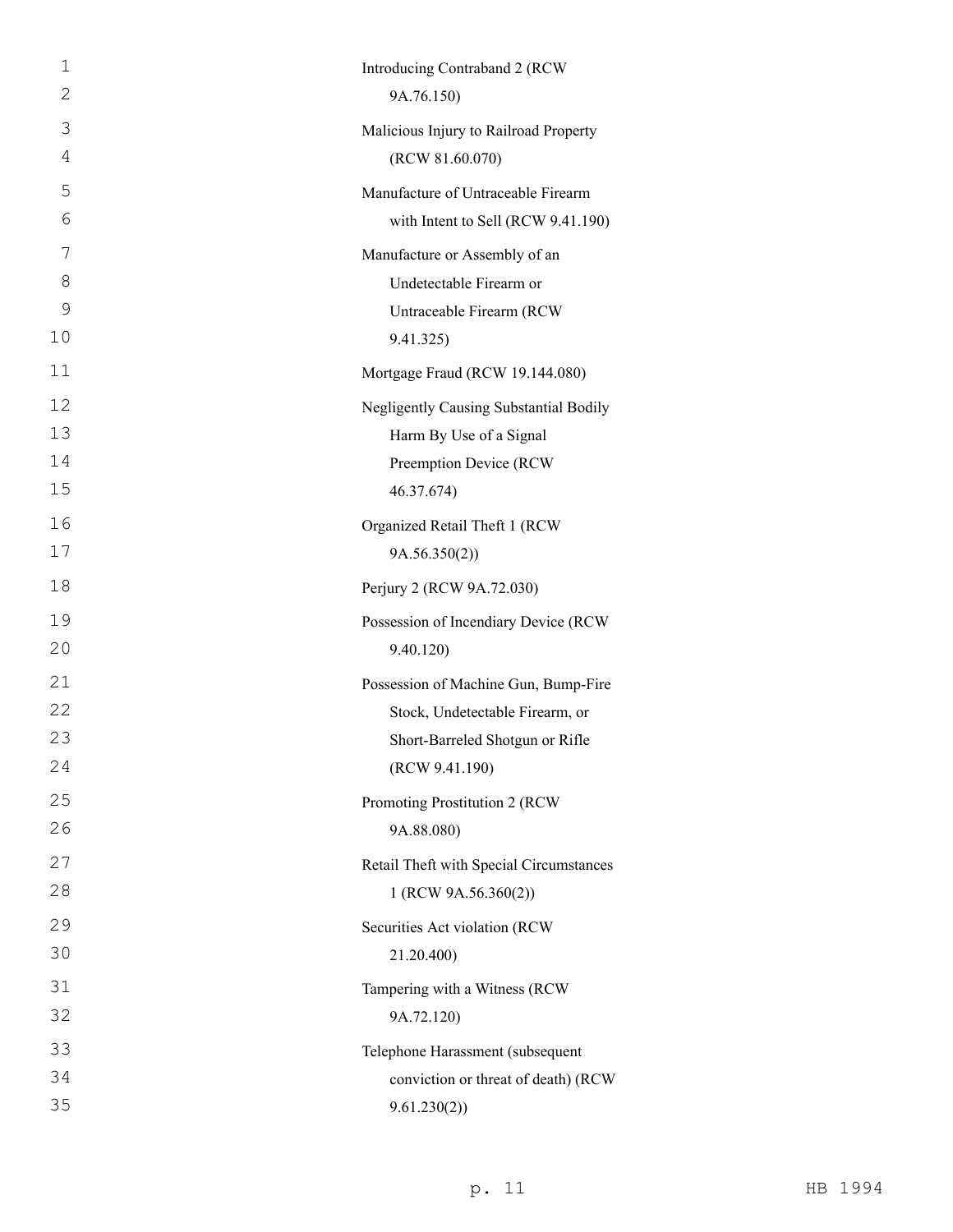| $\mathbf 1$ |           | Theft 2 (second or subsequent offense)   |
|-------------|-----------|------------------------------------------|
| 2           |           | (commercial metal property,              |
| 3           |           | nonferrous metal property, or            |
| 4           |           | private metal property, and the          |
| 5           |           | damage to the owner's property           |
| 6           |           | exceeds \$750 but does not exceed        |
| 7           |           | \$5,000) (RCW 9A.56.040(3))              |
| 8           |           | Theft of Livestock 2 (RCW 9A.56.083)     |
| 9           |           | Theft with the Intent to Resell 1 (RCW   |
| 10          |           | 9A.56.340(2))                            |
| 11          |           | Trafficking in Stolen Property 2 (RCW    |
| 12          |           | 9A.82.055)                               |
| 13          |           | Unlawful Hunting of Big Game 1 (RCW      |
| 14          |           | 77.15.410(3)(b)                          |
| 15          |           | Unlawful Imprisonment (RCW               |
| 16          |           | 9A.40.040)                               |
| 17          |           | Unlawful Misbranding of Fish or          |
| 18          |           | Shellfish 1 (RCW 77.140.060(3))          |
| 19          |           | Unlawful possession of firearm in the    |
| 20          |           | second degree (RCW 9.41.040(2))          |
| 21          |           | Unlawful Taking of Endangered Fish or    |
| 22          |           | Wildlife 1 (RCW 77.15.120(3)(b))         |
| 23          |           | Unlawful Trafficking in Fish, Shellfish, |
| 24          |           | or Wildlife 1 (RCW                       |
| 25          |           | 77.15.260(3)(b)                          |
| 26          |           | Unlawful Use of a Nondesignated          |
| 27          |           | Vessel (RCW 77.15.530(4))                |
| 28          |           | Vehicular Assault, by the operation or   |
| 29          |           | driving of a vehicle with disregard      |
| 30          |           | for the safety of others (RCW            |
| 31          |           | 46.61.522                                |
| 32          |           | Willful Failure to Return from Work      |
| 33          |           | Release (RCW 72.65.070)                  |
| 34          | $\rm{II}$ | Commercial Fishing Without a License     |
| 35          |           | 1 (RCW 77.15.500(3)(b))                  |
| 36          |           | Computer Trespass 1 (RCW 9A.90.040)      |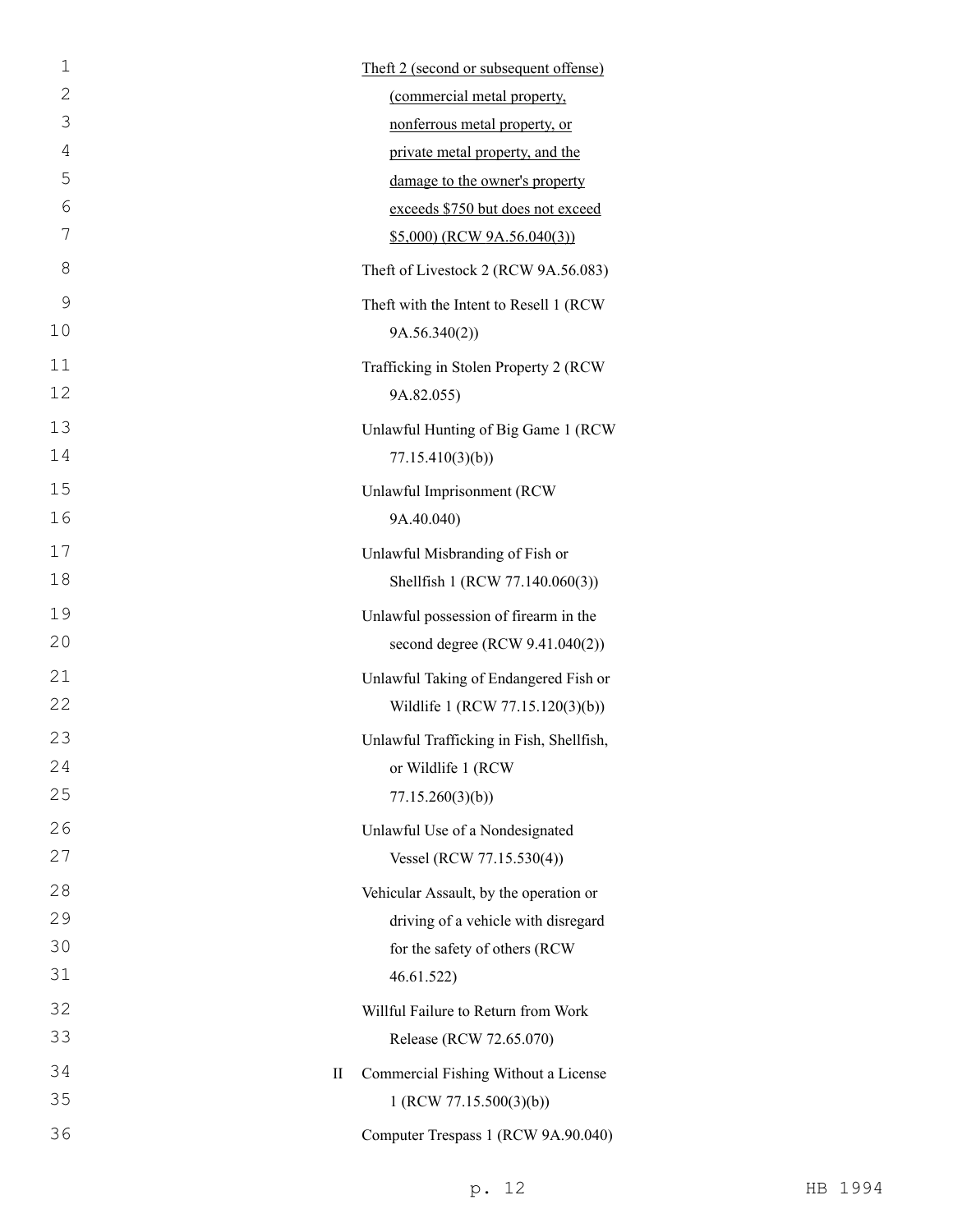| $\mathbf 1$ | Counterfeiting (RCW 9.16.035(3))        |
|-------------|-----------------------------------------|
| 2           | Electronic Data Service Interference    |
| 3           | (RCW 9A.90.060)                         |
| 4           | Electronic Data Tampering 1 (RCW        |
| 5           | 9A.90.080)                              |
| 6           | Electronic Data Theft (RCW 9A.90.100)   |
| 7           | Engaging in Fish Dealing Activity       |
| 8           | Unlicensed 1 (RCW 77.15.620(3))         |
| 9           | Escape from Community Custody           |
| 10          | (RCW 72.09.310)                         |
| 11          | Failure to Register as a Sex Offender   |
| 12          | (second or subsequent offense)          |
| 13          | (RCW 9A.44.130 prior to June 10,        |
| 14          | 2010, and RCW 9A.44.132)                |
| 15          | Health Care False Claims (RCW           |
| 16          | 48.80.030)                              |
| 17          | Identity Theft 2 (RCW 9.35.020(3))      |
| 18          | Improperly Obtaining Financial          |
| 19          | Information (RCW 9.35.010)              |
| 20          | Malicious Mischief 1 (RCW 9A.48.070)    |
| 21          | Organized Retail Theft 2 (RCW           |
| 22          | 9A.56.350(3)                            |
| 23          | Possession of Stolen Property 1 (RCW    |
| 24          | 9A.56.150)                              |
| 25          | Possession of a Stolen Vehicle (RCW     |
| 26          | 9A.56.068)                              |
| 27          | Retail Theft with Special Circumstances |
| 28          | 2 (RCW 9A.56.360(3))                    |
| 29          | Scrap Processing, Recycling, or         |
| 30          | Supplying Without a License             |
| 31          | (second or subsequent offense)          |
| 32          | (RCW 19.290.100)                        |
| 33          | Theft 1 (RCW 9A.56.030)                 |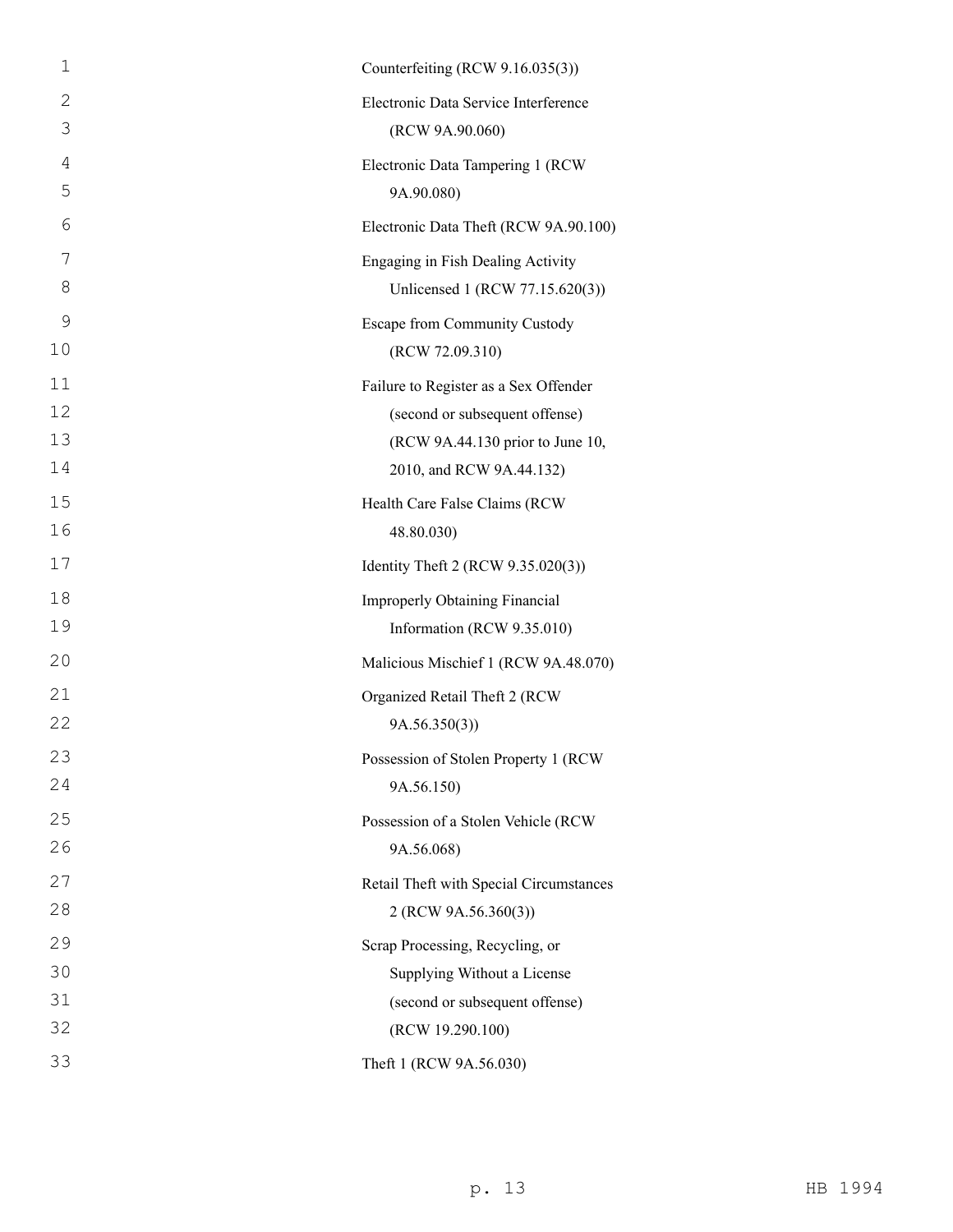| $\mathbf 1$ | Theft 2 (commercial metal property,      |
|-------------|------------------------------------------|
| 2           | nonferrous metal property, or            |
| 3           | private metal property, and the          |
| 4           | damage to the owner's property           |
| 5           | exceeds \$750 but does not exceed        |
| 6           | $$5,000$ (RCW 9A.56.040(1)(c))           |
| 7           | Theft of a Motor Vehicle (RCW            |
| 8           | 9A.56.065)                               |
| 9           | Theft of Rental, Leased, Lease-          |
| 10          | purchased, or Loaned Property            |
| 11          | (valued at ((five thousand dollars))     |
| 12          | \$5,000 or more) (RCW                    |
| 13          | 9A.56.096(5)(a)                          |
| 14          | Theft with the Intent to Resell 2 (RCW   |
| 15          | 9A.56.340(3)                             |
| 16          | Trafficking in Insurance Claims (RCW     |
| 17          | 48.30A.015)                              |
| 18          | Unlawful factoring of a credit card or   |
| 19          | payment card transaction (RCW            |
| 20          | 9A.56.290(4)(a)                          |
| 21          | Unlawful Participation of Non-Indians    |
| 22          | in Indian Fishery (RCW                   |
| 23          | 77.15.570(2)                             |
| 24          | Unlawful Practice of Law (RCW            |
| 25          | 2.48.180)                                |
| 26          | Unlawful Purchase or Use of a License    |
| 27          | (RCW 77.15.650(3)(b))                    |
| 28          | Unlawful Trafficking in Fish, Shellfish, |
| 29          | or Wildlife 2 (RCW                       |
| 30          | 77.15.260(3)(a)                          |
| 31          | Unlicensed Practice of a Profession or   |
| 32          | Business (RCW 18.130.190(7))             |
| 33          | Voyeurism 1 (RCW 9A.44.115)              |
| 34<br>I     | Attempting to Elude a Pursuing Police    |
| 35          | Vehicle (RCW 46.61.024)                  |
| 36          | False Verification for Welfare (RCW      |
| 37          | 74.08.055)                               |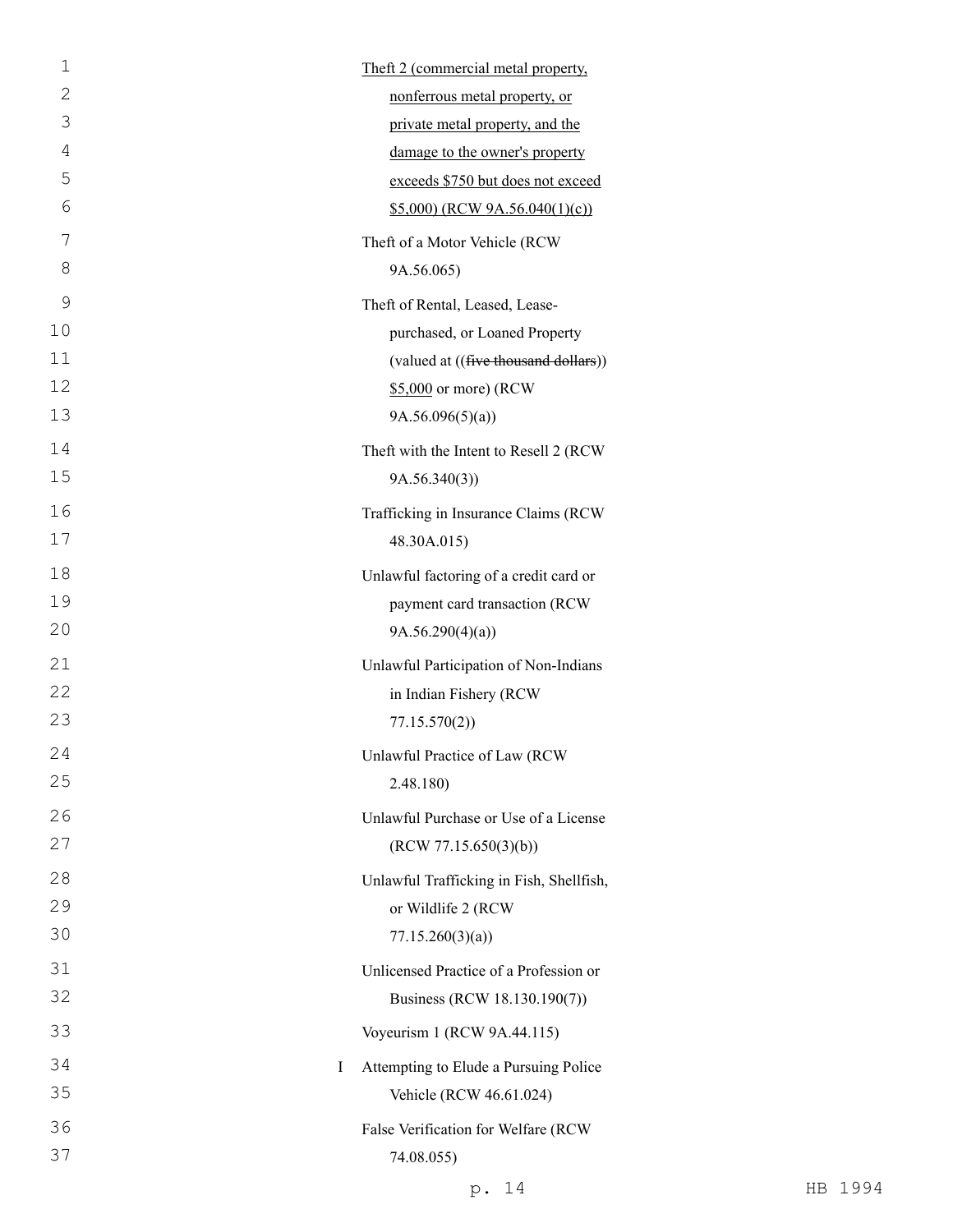| 1  | Forgery (RCW 9A.60.020)                             |
|----|-----------------------------------------------------|
| 2  | Fraudulent Creation or Revocation of a              |
| 3  | Mental Health Advance Directive                     |
| 4  | (RCW 9A.60.060)                                     |
| 5  | Malicious Mischief 2 (RCW 9A.48.080)                |
| 6  | Mineral Trespass (RCW 78.44.330)                    |
| 7  | Possession of Stolen Property 2 (RCW                |
| 8  | 9A.56.160)                                          |
| 9  | Reckless Burning 1 (RCW 9A.48.040)                  |
| 10 | Spotlighting Big Game 1 (RCW                        |
| 11 | 77.15.450(3)(b)                                     |
| 12 | Suspension of Department Privileges 1               |
| 13 | (RCW 77.15.670(3)(b))                               |
| 14 | Taking Motor Vehicle Without                        |
| 15 | Permission 2 (RCW 9A.56.075)                        |
| 16 | Theft 2 (valued at \$750 or more but less           |
| 17 | than \$5,000, and other than a                      |
| 18 | firearm or motor vehicle; a public                  |
| 19 | record, writing, or instrument kept,                |
| 20 | filed, or deposited according to law                |
| 21 | with or in the keeping of any public                |
| 22 | office or public servant; or an                     |
| 23 | access device) (RCW 9A.56.040(1)                    |
| 24 | (a), (b), or (d)                                    |
| 25 | Theft from a Vulnerable Adult 2 (RCW                |
| 26 | 9A.56.400(2))                                       |
| 27 | Theft of Rental, Leased, Lease-                     |
| 28 | purchased, or Loaned Property                       |
| 29 | (valued at ((seven hundred fifty)                   |
| 30 | $\frac{1}{2}$ dollars)) \$750 or more but less than |
| 31 | $((\text{five thousand dollars}))$ \$5,000)         |
| 32 | (RCW 9A.56.096(5)(b))                               |
| 33 | Transaction of insurance business                   |
| 34 | beyond the scope of licensure                       |
| 35 | (RCW 48.17.063)                                     |
| 36 | Unlawful Fish and Shellfish Catch                   |
| 37 | Accounting (RCW 77.15.630(3)(b))                    |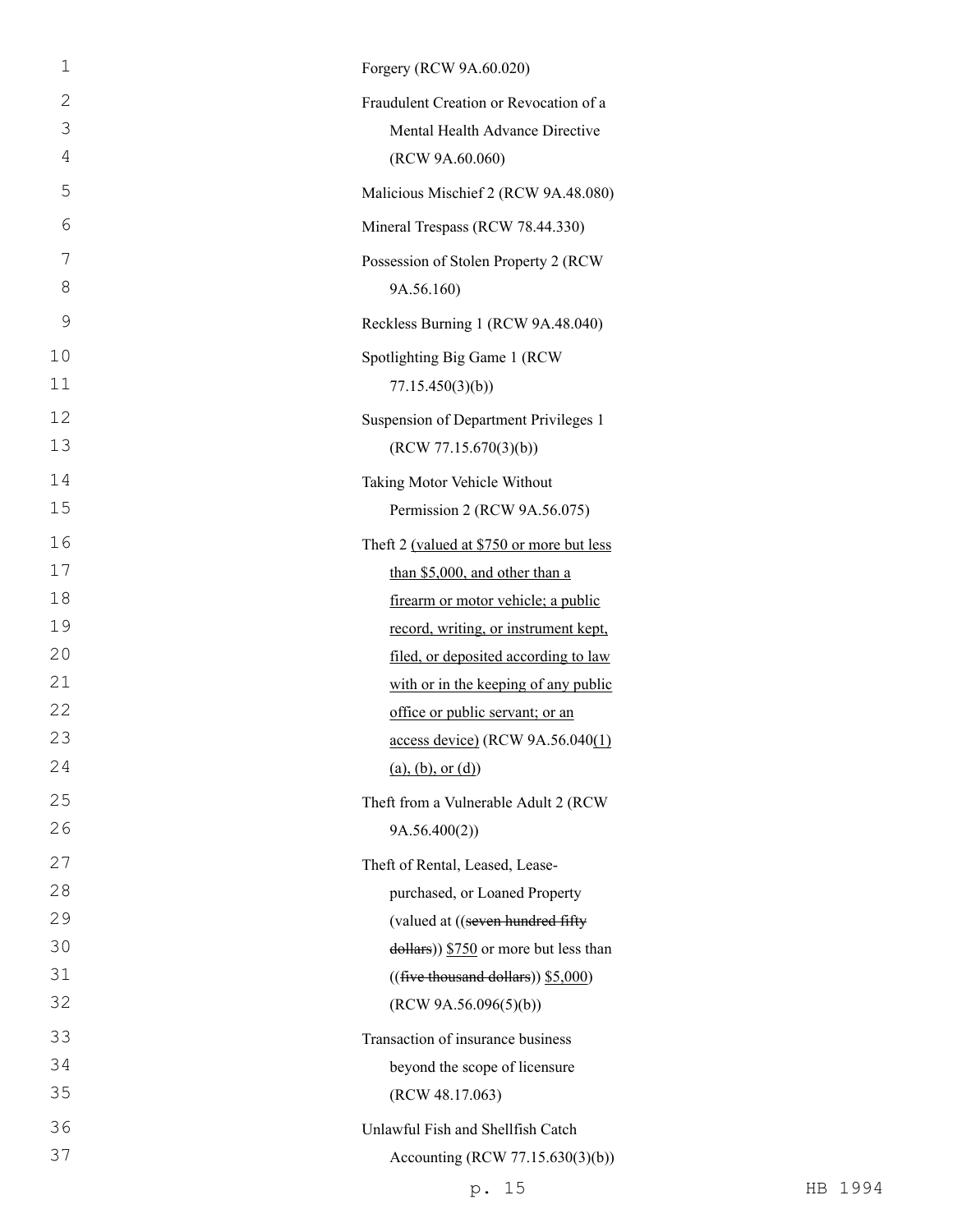| 1  | Unlawful Issuance of Checks or Drafts                            |
|----|------------------------------------------------------------------|
| 2  | (RCW 9A.56.060)                                                  |
| 3  | Unlawful Possession of Fictitious                                |
| 4  | Identification (RCW 9A.56.320)                                   |
| 5  | Unlawful Possession of Instruments of                            |
| 6  | Financial Fraud (RCW 9A.56.320)                                  |
| 7  | Unlawful Possession of Payment                                   |
| 8  | Instruments (RCW 9A.56.320)                                      |
| 9  | Unlawful Possession of a Personal                                |
| 10 | Identification Device (RCW                                       |
| 11 | 9A.56.320)                                                       |
| 12 | Unlawful Production of Payment                                   |
| 13 | Instruments (RCW 9A.56.320)                                      |
| 14 | Unlawful Releasing, Planting,                                    |
| 15 | Possessing, or Placing Deleterious                               |
| 16 | Exotic Wildlife (RCW                                             |
| 17 | 77.15.250(2)(b)                                                  |
| 18 | Unlawful Trafficking in Food Stamps                              |
| 19 | (RCW 9.91.142)                                                   |
| 20 | Unlawful Use of Food Stamps (RCW                                 |
| 21 | 9.91.144)                                                        |
| 22 | Unlawful Use of Net to Take Fish 1                               |
| 23 | (RCW 77.15.580(3)(b))                                            |
| 24 | Unlawful Use of Prohibited Aquatic                               |
| 25 | Animal Species (RCW                                              |
| 26 | 77.15.253(3)                                                     |
| 27 | Vehicle Prowl 1 (RCW 9A.52.095)                                  |
| 28 | Violating Commercial Fishing Area or                             |
| 29 | Time 1 (RCW 77.15.550(3)(b))                                     |
|    |                                                                  |
| 30 | RCW 9.94A.515 and 2021 c 215 s 99 are each amended to<br>Sec. 3. |
| 31 | read as follows:                                                 |
| 32 | TABLE 2                                                          |
| 33 | CRIMES INCLUDED WITHIN EACH                                      |

## 34 SERIOUSNESS LEVEL

35 XVI Aggravated Murder 1 (RCW 10.95.020)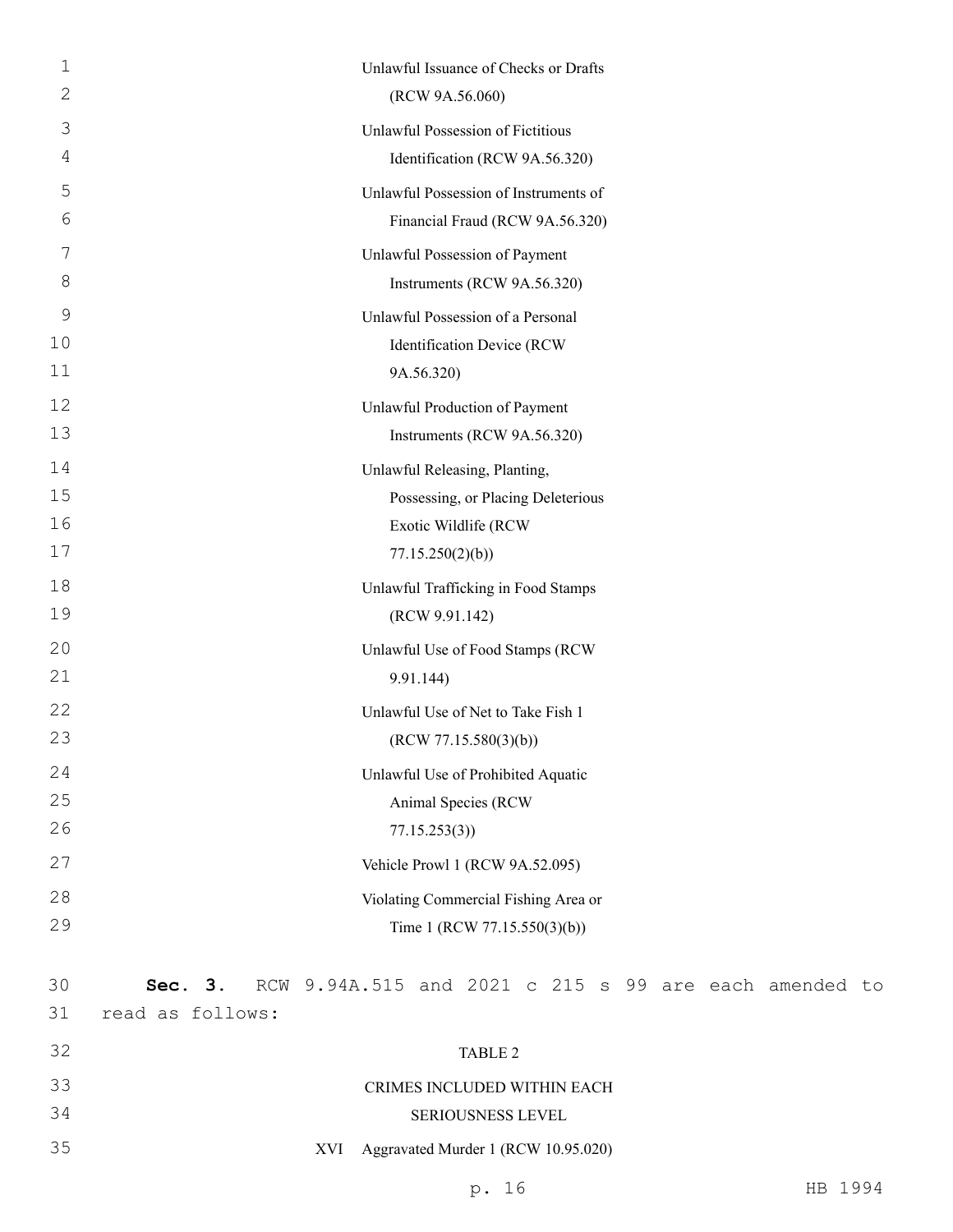| $\mathbf 1$    | XV   | Homicide by abuse (RCW 9A.32.055)                   |
|----------------|------|-----------------------------------------------------|
| $\mathbf{2}$   |      | Malicious explosion 1 (RCW                          |
| 3              |      | 70.74.280(1)                                        |
| $\overline{4}$ |      | Murder 1 (RCW 9A.32.030)                            |
| 5              | XIV  | Murder 2 (RCW 9A.32.050)                            |
| 6              |      | Trafficking 1 (RCW 9A.40.100(1))                    |
| 7              | XIII | Malicious explosion 2 (RCW                          |
| 8              |      | 70.74.280(2)                                        |
| 9              |      | Malicious placement of an explosive 1               |
| 10             |      | (RCW 70.74.270(1))                                  |
| 11             | XII  | Assault 1 (RCW 9A.36.011)                           |
| 12             |      | Assault of a Child 1 (RCW 9A.36.120)                |
| 13             |      | Malicious placement of an imitation                 |
| 14             |      | device 1 (RCW 70.74.272(1)(a))                      |
| 15             |      | Promoting Commercial Sexual Abuse of                |
| 16             |      | a Minor (RCW 9.68A.101)                             |
| 17             |      | Rape 1 (RCW 9A.44.040)                              |
| 18             |      | Rape of a Child 1 (RCW 9A.44.073)                   |
| 19             |      | Trafficking 2 (RCW 9A.40.100(3))                    |
| 20             | XI   | Manslaughter 1 (RCW 9A.32.060)                      |
| 21             |      | Rape 2 (RCW 9A.44.050)                              |
| 22             |      | Rape of a Child 2 (RCW 9A.44.076)                   |
| 23             |      | Vehicular Homicide, by being under the              |
| 24             |      | influence of intoxicating liquor or                 |
| 25             |      | any drug (RCW 46.61.520)                            |
| 26             |      | Vehicular Homicide, by the operation of             |
| 27<br>28       |      | any vehicle in a reckless manner<br>(RCW 46.61.520) |
| 29             |      |                                                     |
|                | X    | Child Molestation 1 (RCW 9A.44.083)                 |
| 30<br>31       |      | Criminal Mistreatment 1 (RCW<br>9A.42.020)          |
| 32             |      | Indecent Liberties (with forcible                   |
| 33             |      | compulsion) (RCW                                    |
| 34             |      | 9A.44.100(1)(a)                                     |
| 35             |      | Kidnapping 1 (RCW 9A.40.020)                        |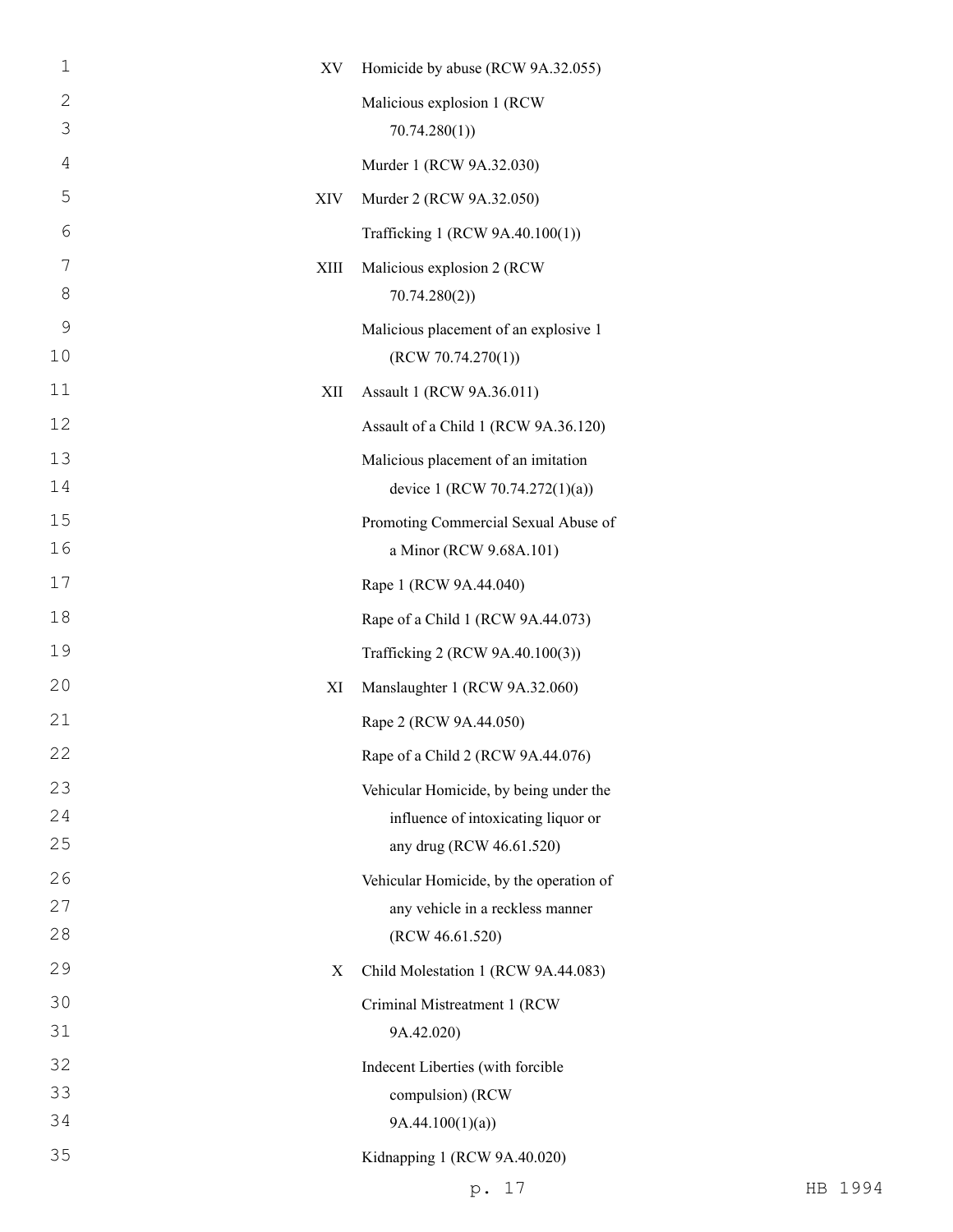| $\mathbf 1$    |             | Leading Organized Crime (RCW           |
|----------------|-------------|----------------------------------------|
| 2              |             | 9A.82.060(1)(a)                        |
| 3              |             | Malicious explosion 3 (RCW             |
| $\overline{4}$ |             | 70.74.280(3)                           |
| 5              |             | Sexually Violent Predator Escape (RCW  |
| 6              |             | 9A.76.115)                             |
| 7              | IX          | Abandonment of Dependent Person 1      |
| 8              |             | (RCW 9A.42.060)                        |
| 9              |             | Assault of a Child 2 (RCW 9A.36.130)   |
| 10             |             | Explosive devices prohibited (RCW      |
| 11             |             | 70.74.180)                             |
| 12             |             | Hit and Run-Death (RCW                 |
| 13             |             | 46.52.020(4)(a)                        |
| 14             |             | Homicide by Watercraft, by being under |
| 15             |             | the influence of intoxicating liquor   |
| 16             |             | or any drug (RCW 79A.60.050)           |
| 17             |             | Inciting Criminal Profiteering (RCW    |
| 18             |             | 9A.82.060(1)(b)                        |
| 19             |             | Malicious placement of an explosive 2  |
| 20             |             | (RCW 70.74.270(2))                     |
| 21             |             | Robbery 1 (RCW 9A.56.200)              |
| 22             |             | Sexual Exploitation (RCW 9.68A.040)    |
| 23             | <b>VIII</b> | Arson 1 (RCW 9A.48.020)                |
| 24             |             | Commercial Sexual Abuse of a Minor     |
| 25             |             | (RCW 9.68A.100)                        |
| 26             |             | Homicide by Watercraft, by the         |
| 27             |             | operation of any vessel in a reckless  |
| 28             |             | manner (RCW 79A.60.050)                |
| 29             |             | Manslaughter 2 (RCW 9A.32.070)         |
| 30             |             | Promoting Prostitution 1 (RCW          |
| 31             |             | 9A.88.070)                             |
| 32             |             | Theft of Ammonia (RCW 69.55.010)       |
| 33             | VII         | Air bag diagnostic systems (causing    |
| 34             |             | bodily injury or death) (RCW           |
| 35             |             | 46.37.660(2)(b)                        |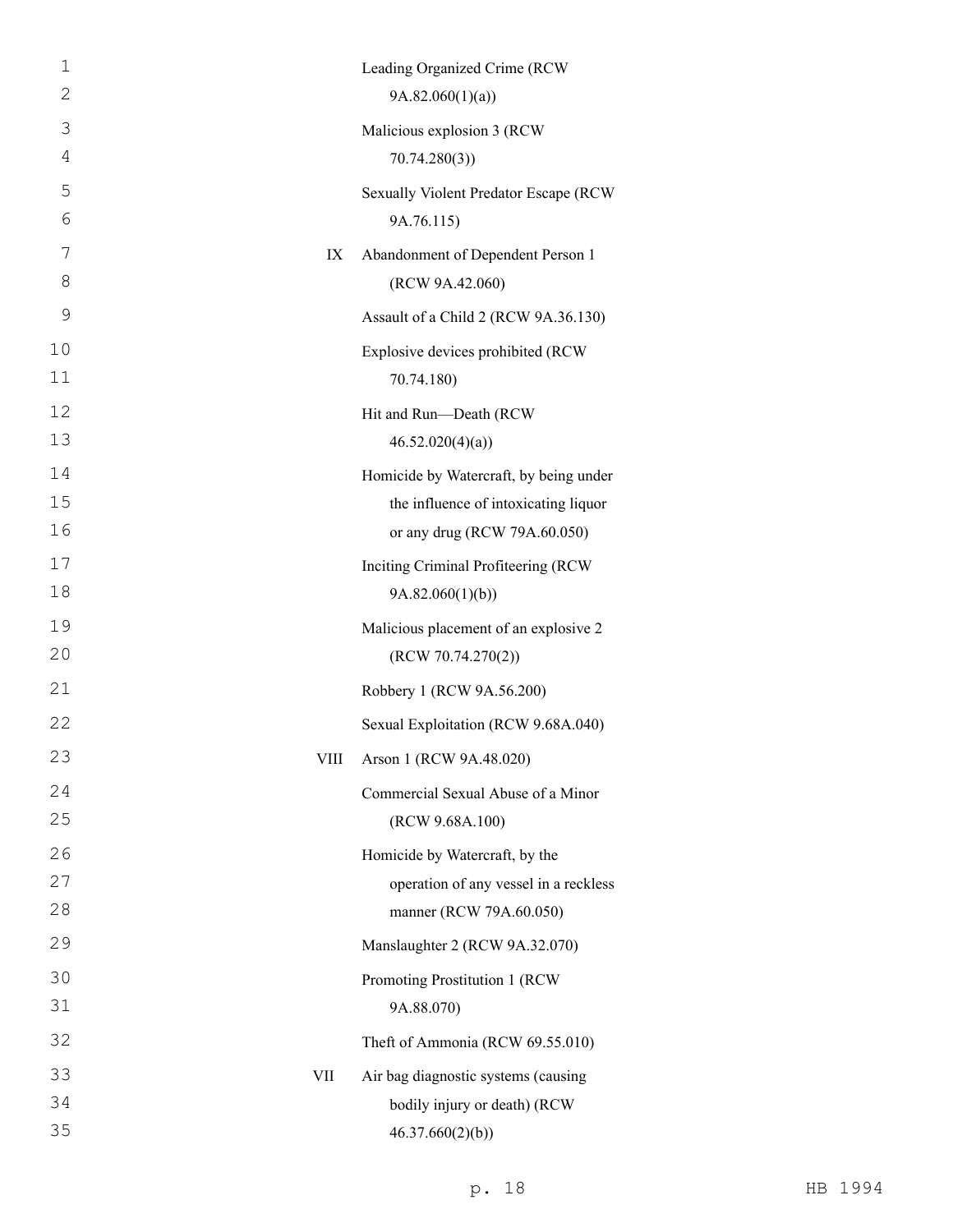| $\mathbf 1$    | Air bag replacement requirements         |
|----------------|------------------------------------------|
| $\mathbf{2}$   | (causing bodily injury or death)         |
| 3              | (RCW 46.37.660(1)(b))                    |
| $\overline{4}$ | Burglary 1 (RCW 9A.52.020)               |
| 5              | Child Molestation 2 (RCW 9A.44.086)      |
| 6              | Civil Disorder Training (RCW             |
| 7              | 9A.48.120)                               |
| 8              | Dealing in depictions of minor engaged   |
| $\mathcal{G}$  | in sexually explicit conduct 1           |
| 10             | (RCW 9.68A.050(1))                       |
| 11             | Drive-by Shooting (RCW 9A.36.045)        |
| 12             | False Reporting 1 (RCW                   |
| 13             | 9A.84.040(2)(a)                          |
| 14             | Homicide by Watercraft, by disregard     |
| 15             | for the safety of others (RCW            |
| 16             | 79A.60.050)                              |
| 17             | Indecent Liberties (without forcible     |
| 18             | compulsion) (RCW 9A.44.100(1)            |
| 19             | $(b)$ and $(c)$ )                        |
| 20             | Introducing Contraband 1 (RCW            |
| 21             | 9A.76.140)                               |
| 22             | Malicious placement of an explosive 3    |
| 23             | (RCW 70.74.270(3))                       |
| 24             | Manufacture or import counterfeit,       |
| 25             | nonfunctional, damaged, or               |
| 26             | previously deployed air bag              |
| 27             | (causing bodily injury or death)         |
| 28             | (RCW 46.37.650(1)(b))                    |
| 29             | Negligently Causing Death By Use of a    |
| 30             | Signal Preemption Device (RCW            |
| 31             | 46.37.675)                               |
| 32             | Sell, install, or reinstall counterfeit, |
| 33             | nonfunctional, damaged, or               |
| 34             | previously deployed airbag (RCW          |
| 35             | 46.37.650(2)(b)                          |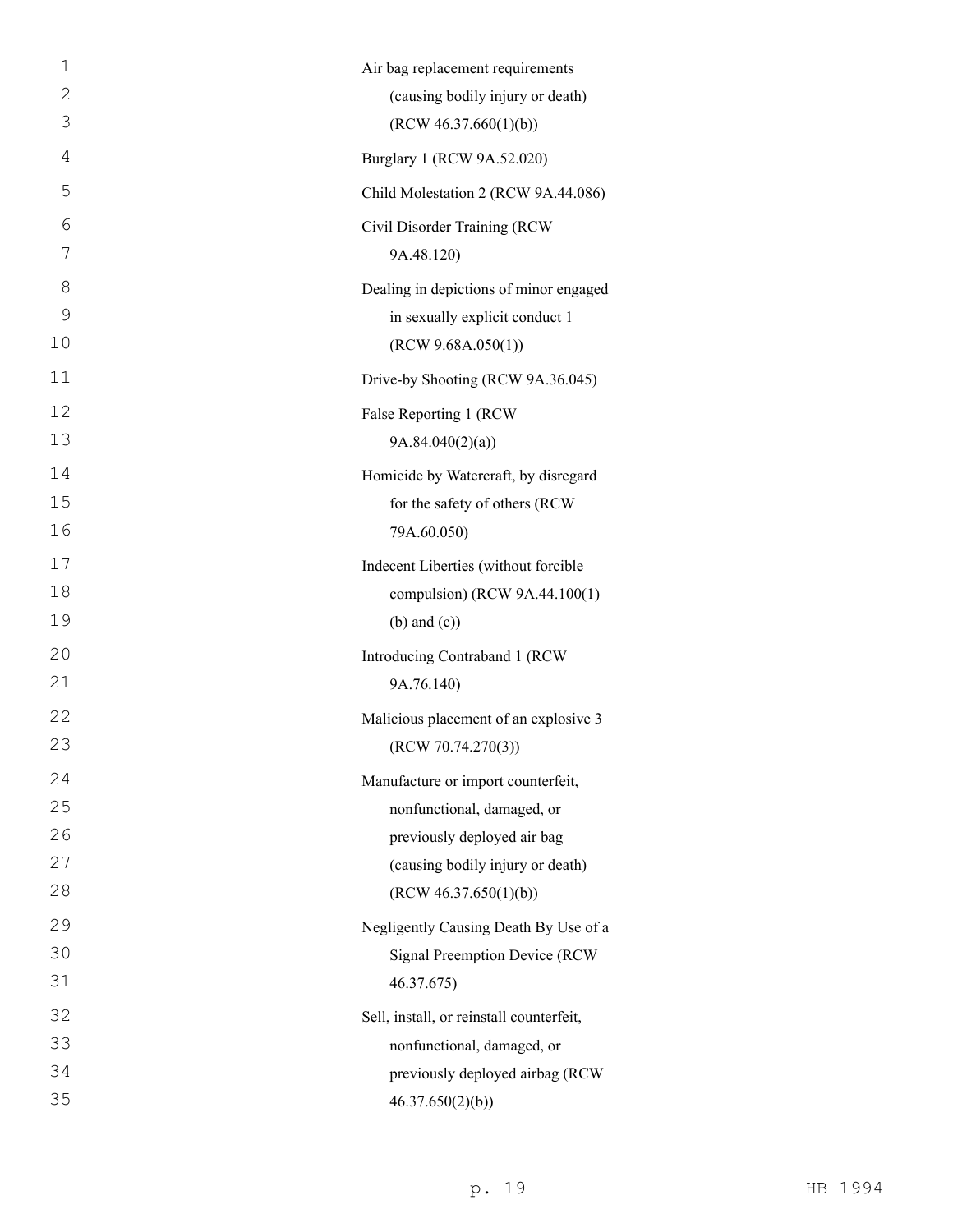| $\mathbf 1$ |    | Sending, bringing into state depictions |
|-------------|----|-----------------------------------------|
| 2           |    | of minor engaged in sexually            |
| 3           |    | explicit conduct 1 (RCW                 |
| 4           |    | 9.68A.060(1)                            |
| 5           |    | Unlawful Possession of a Firearm in the |
| 6           |    | first degree (RCW $9.41.040(1)$ )       |
| 7           |    | Use of a Machine Gun or Bump-fire       |
| 8           |    | Stock in Commission of a Felony         |
| 9           |    | (RCW 9.41.225)                          |
| 10          |    | Vehicular Homicide, by disregard for    |
| 11          |    | the safety of others (RCW               |
| 12          |    | 46.61.520)                              |
| 13          | VI | Bail Jumping with Murder 1 (RCW         |
| 14          |    | 9A.76.170(3)(a)                         |
| 15          |    | Bribery (RCW 9A.68.010)                 |
| 16          |    | Incest 1 (RCW $9A.64.020(1)$ )          |
| 17          |    | Intimidating a Judge (RCW 9A.72.160)    |
| 18          |    | Intimidating a Juror/Witness (RCW       |
| 19          |    | 9A.72.110, 9A.72.130)                   |
| 20          |    | Malicious placement of an imitation     |
| 21          |    | device 2 (RCW 70.74.272(1)(b))          |
| 22          |    | Possession of Depictions of a Minor     |
| 23          |    | Engaged in Sexually Explicit            |
| 24          |    | Conduct 1 (RCW 9.68A.070(1))            |
| 25          |    | Rape of a Child 3 (RCW 9A.44.079)       |
| 26          |    | Theft of a Firearm (RCW 9A.56.300)      |
| 27          |    | Theft from a Vulnerable Adult 1 (RCW    |
| 28          |    | 9A.56.400(1)                            |
| 29          |    | Unlawful Storage of Ammonia (RCW        |
| 30          |    | 69.55.020                               |
| 31          | V  | Abandonment of Dependent Person 2       |
| 32          |    | (RCW 9A.42.070)                         |
| 33          |    | Advancing money or property for         |
| 34          |    | extortionate extension of credit        |
| 35          |    | (RCW 9A.82.030)                         |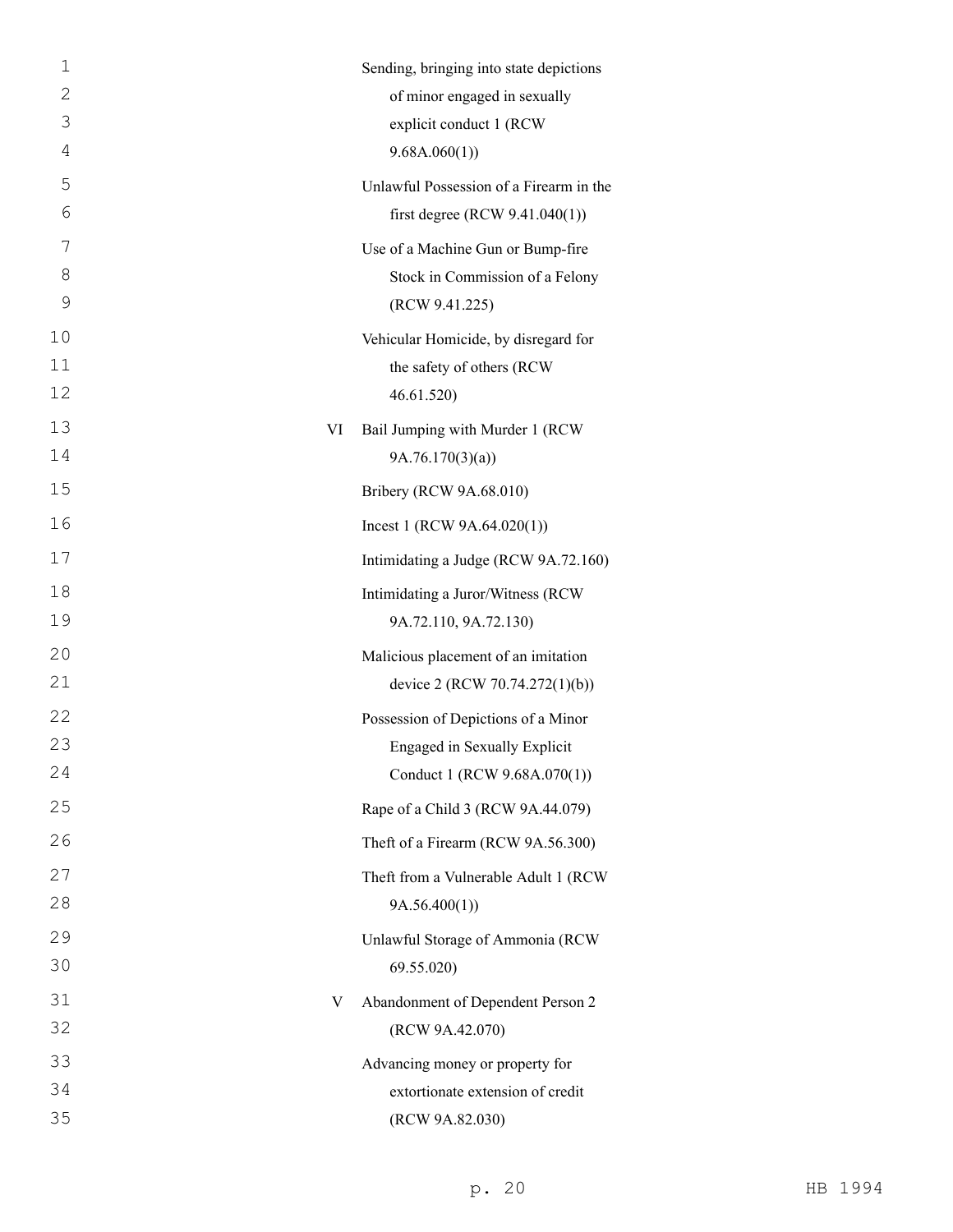| 1            | Air bag diagnostic systems (RCW       |
|--------------|---------------------------------------|
| $\mathbf{2}$ | 46.37.660(2)(c)                       |
| 3            | Air bag replacement requirements      |
| 4            | (RCW 46.37.660(1)(c))                 |
| 5            | Bail Jumping with class A Felony      |
| 6            | (RCW 9A.76.170(3)(b))                 |
| 7            | Child Molestation 3 (RCW 9A.44.089)   |
| 8            | Criminal Mistreatment 2 (RCW          |
| 9            | 9A.42.030)                            |
| 10           | Custodial Sexual Misconduct 1 (RCW    |
| 11           | 9A.44.160)                            |
| 12           | Dealing in Depictions of Minor        |
| 13           | Engaged in Sexually Explicit          |
| 14           | Conduct 2 (RCW 9.68A.050(2))          |
| 15           | Domestic Violence Court Order         |
| 16           | Violation (RCW 7.105.450,             |
| 17           | 10.99.040, 10.99.050, 26.09.300,      |
| 18           | 26.10.220, 26.26B.050, 26.50.110,     |
| 19           | 26.52.070, or 74.34.145)              |
| 20           | Extortion 1 (RCW 9A.56.120)           |
| 21           | Extortionate Extension of Credit (RCW |
| 22           | 9A.82.020)                            |
| 23           | <b>Extortionate Means to Collect</b>  |
| 24           | Extensions of Credit (RCW             |
| 25           | 9A.82.040)                            |
| 26           | Incest 2 (RCW $9A.64.020(2)$ )        |
| 27           | Kidnapping 2 (RCW 9A.40.030)          |
| 28           | Manufacture or import counterfeit,    |
| 29           | nonfunctional, damaged, or            |
| 30           | previously deployed air bag (RCW      |
| 31           | 46.37.650(1)(c)                       |
| 32           | Perjury 1 (RCW 9A.72.020)             |
| 33           | Persistent prison misbehavior (RCW    |
| 34           | 9.94.070)                             |
| 35           | Possession of a Stolen Firearm (RCW   |
| 36           | 9A.56.310)                            |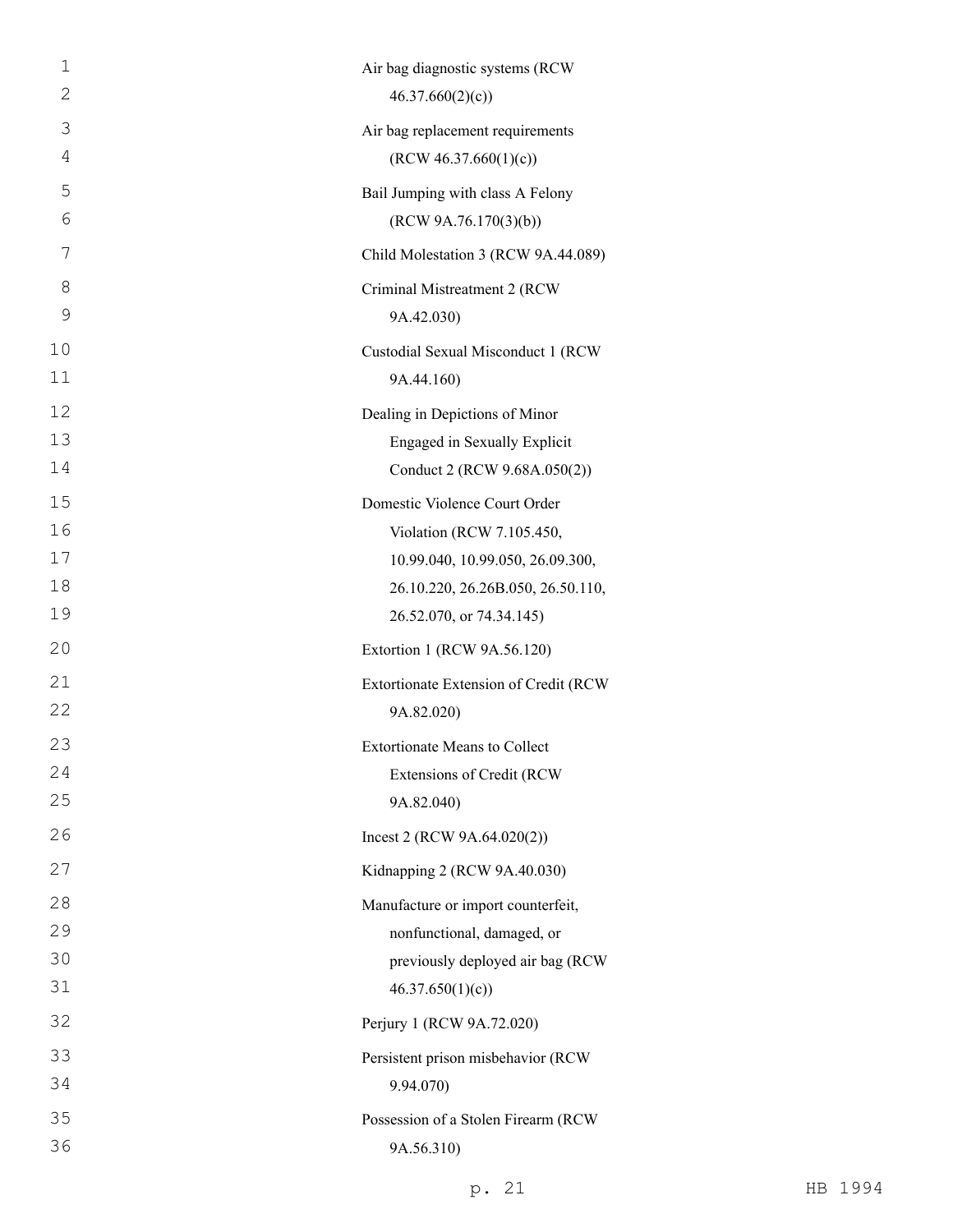| $\mathbf 1$    |    | Rape 3 (RCW 9A.44.060)                   |
|----------------|----|------------------------------------------|
| $\mathbf{2}$   |    | Rendering Criminal Assistance 1 (RCW     |
| 3              |    | 9A.76.070)                               |
| $\overline{4}$ |    | Sell, install, or reinstall counterfeit, |
| 5              |    | nonfunctional, damaged, or               |
| 6              |    | previously deployed airbag (RCW          |
| 7              |    | 46.37.650(2)(c)                          |
| 8              |    | Sending, Bringing into State Depictions  |
| $\mathcal{G}$  |    | of Minor Engaged in Sexually             |
| 10             |    | <b>Explicit Conduct 2 (RCW)</b>          |
| 11             |    | 9.68A.060(2))                            |
| 12             |    | Sexual Misconduct with a Minor 1         |
| 13             |    | (RCW 9A.44.093)                          |
| 14             |    | Sexually Violating Human Remains         |
| 15             |    | (RCW 9A.44.105)                          |
| 16             |    | Stalking (RCW 9A.46.110)                 |
| 17             |    | Taking Motor Vehicle Without             |
| 18             |    | Permission 1 (RCW 9A.56.070)             |
| 19             | IV | Arson 2 (RCW 9A.48.030)                  |
| 20             |    | Assault 2 (RCW 9A.36.021)                |
| 21             |    | Assault 3 (of a Peace Officer with a     |
| 22             |    | Projectile Stun Gun) (RCW                |
| 23             |    | 9A.36.031(1)(h)                          |
| 24             |    | Assault 4 (third domestic violence       |
| 25             |    | offense) (RCW 9A.36.041(3))              |
| 26             |    | Assault by Watercraft (RCW               |
| 27             |    | 79A.60.060)                              |
| 28             |    | Bribing a Witness/Bribe Received by      |
| 29             |    | Witness (RCW 9A.72.090,                  |
| 30             |    | 9A.72.100)                               |
| 31             |    | Cheating 1 (RCW 9.46.1961)               |
| 32             |    | Commercial Bribery (RCW 9A.68.060)       |
| 33             |    | Counterfeiting (RCW 9.16.035(4))         |
| 34             |    | Driving While Under the Influence        |
| 35             |    | (RCW 46.61.502(6))                       |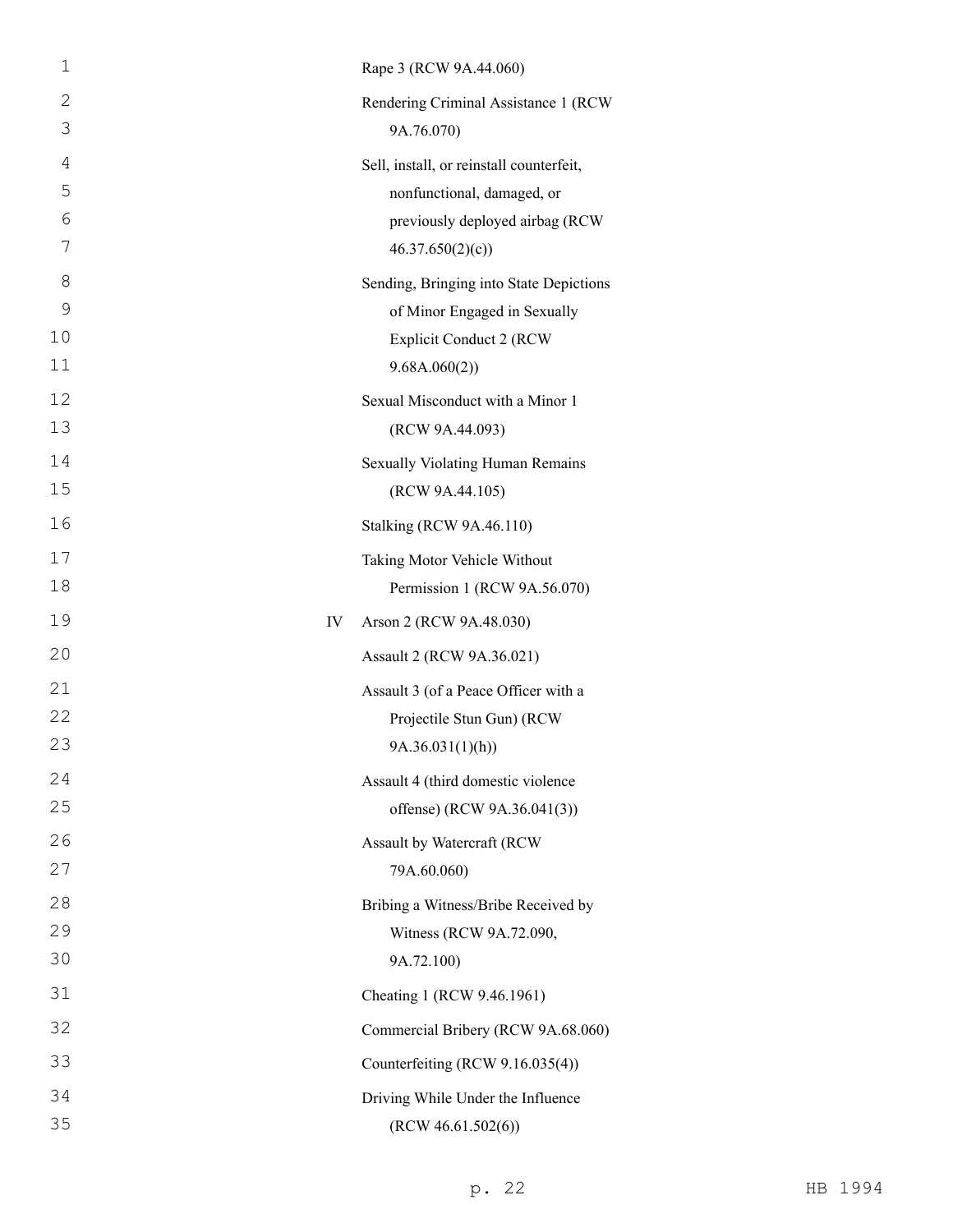| $\mathbf 1$ | Endangerment with a Controlled          |
|-------------|-----------------------------------------|
| 2           | Substance (RCW 9A.42.100)               |
| 3           | Escape 1 (RCW 9A.76.110)                |
| 4           | Hate Crime (RCW 9A.36.080)              |
| 5           | Hit and Run-Injury (RCW                 |
| 6           | 46.52.020(4)(b)                         |
| 7           | Hit and Run with Vessel-Injury          |
| 8           | Accident (RCW 79A.60.200(3))            |
| 9           | Identity Theft 1 (RCW 9.35.020(2))      |
| 10          | Indecent Exposure to Person Under Age   |
| 11          | $((Fouteren))$ 14 (subsequent sex       |
| 12          | offense) (RCW 9A.88.010)                |
| 13          | Influencing Outcome of Sporting Event   |
| 14          | (RCW 9A.82.070)                         |
| 15          | Physical Control of a Vehicle While     |
| 16          | Under the Influence (RCW                |
| 17          | 46.61.504(6)                            |
| 18          | Possession of Depictions of a Minor     |
| 19          | Engaged in Sexually Explicit            |
| 20          | Conduct 2 (RCW 9.68A.070(2))            |
| 21          | Residential Burglary (RCW 9A.52.025)    |
| 22          | Robbery 2 (RCW 9A.56.210)               |
| 23          | Theft of Livestock 1 (RCW 9A.56.080)    |
| 24          | Threats to Bomb (RCW 9.61.160)          |
| 25          | Trafficking in Stolen Property 1 (RCW   |
| 26          | 9A.82.050)                              |
| 27          | Unlawful factoring of a credit card or  |
| 28          | payment card transaction (RCW           |
| 29          | 9A.56.290(4)(b)                         |
| 30          | Unlawful transaction of health coverage |
| 31          | as a health care service contractor     |
| 32          | (RCW 48.44.016(3))                      |
| 33          | Unlawful transaction of health coverage |
| 34          | as a health maintenance                 |
| 35          | organization (RCW 48.46.033(3))         |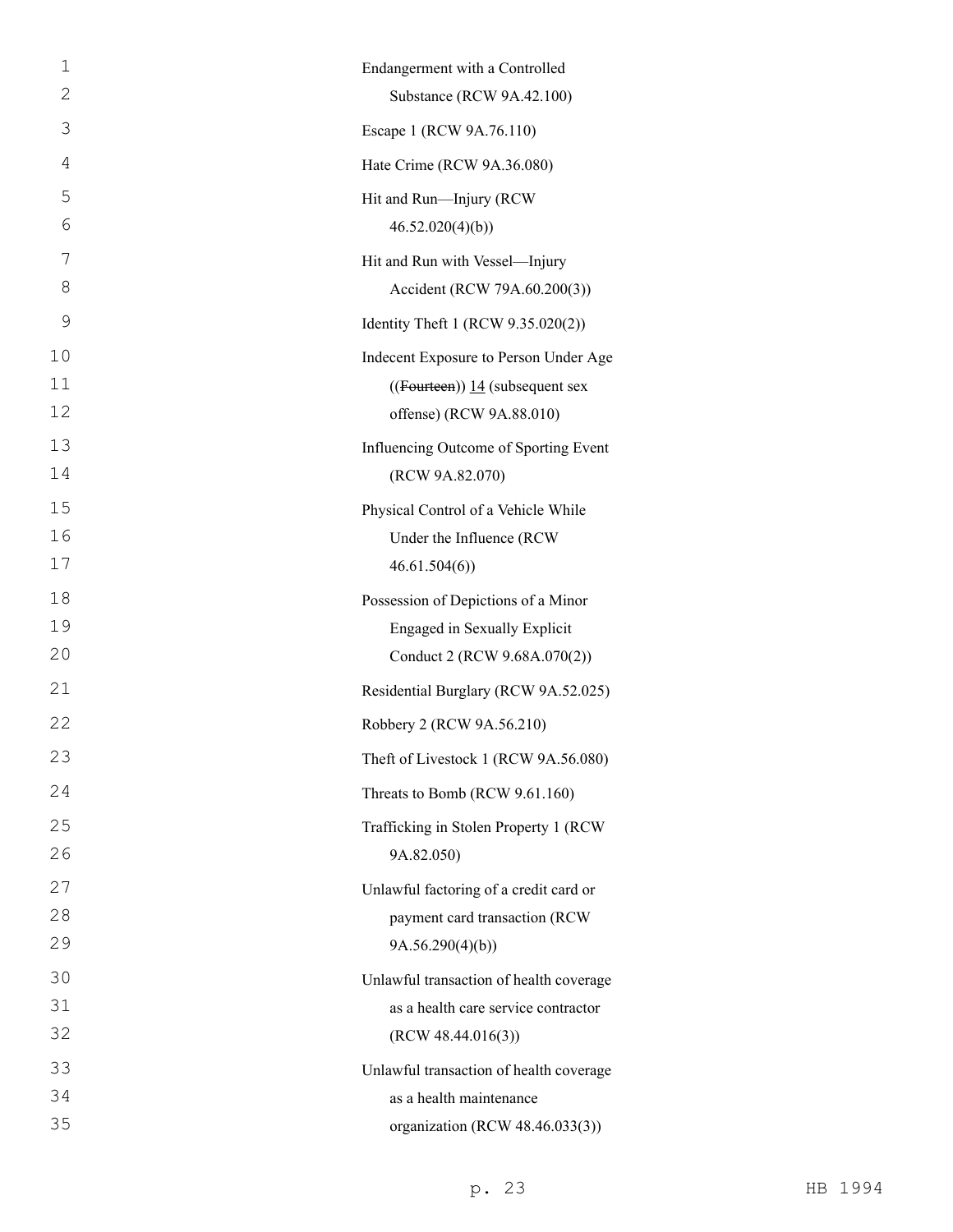| $\mathbf{1}$ | Unlawful transaction of insurance                                             |
|--------------|-------------------------------------------------------------------------------|
| 2            | business (RCW 48.15.023(3))                                                   |
| 3            | Unlicensed practice as an insurance                                           |
| 4            | professional (RCW $48.17.063(2)$ )                                            |
| 5            | Use of Proceeds of Criminal                                                   |
| 6            | Profiteering (RCW 9A.82.080 (1)                                               |
| 7            | and $(2)$ )                                                                   |
| 8            | Vehicle Prowling 2 (third or subsequent                                       |
| 9            | offense) (RCW 9A.52.100(3))                                                   |
| 10           | Vehicular Assault, by being under the                                         |
| 11           | influence of intoxicating liquor or                                           |
| 12           | any drug, or by the operation or                                              |
| 13           | driving of a vehicle in a reckless                                            |
| 14           | manner (RCW 46.61.522)                                                        |
| 15           | Viewing of Depictions of a Minor                                              |
| 16<br>17     | Engaged in Sexually Explicit                                                  |
|              | Conduct 1 (RCW 9.68A.075(1))                                                  |
| 18<br>19     | Willful Failure to Return from Furlough                                       |
|              | (RCW 72.66.060)                                                               |
| 20<br>21     | Ш<br>Animal Cruelty 1 (Sexual Conduct or<br>Contact) (RCW 16.52.205(3))       |
|              |                                                                               |
| 22<br>23     | Assault 3 (Except Assault 3 of a Peace<br>Officer With a Projectile Stun Gun) |
| 24           | (RCW 9A.36.031 except subsection                                              |
| 25           | (1)(h))                                                                       |
| 26           | Assault of a Child 3 (RCW 9A.36.140)                                          |
| 27           | Bail Jumping with class B or C Felony                                         |
| 28           | (RCW 9A.76.170(3)(c))                                                         |
| 29           | Burglary 2 (RCW 9A.52.030)                                                    |
| 30           | Communication with a Minor for                                                |
| 31           | <b>Immoral Purposes (RCW)</b>                                                 |
| 32           | 9.68A.090)                                                                    |
| 33           | Criminal Gang Intimidation (RCW                                               |
| 34           | 9A.46.120)                                                                    |
| 35           | Custodial Assault (RCW 9A.36.100)                                             |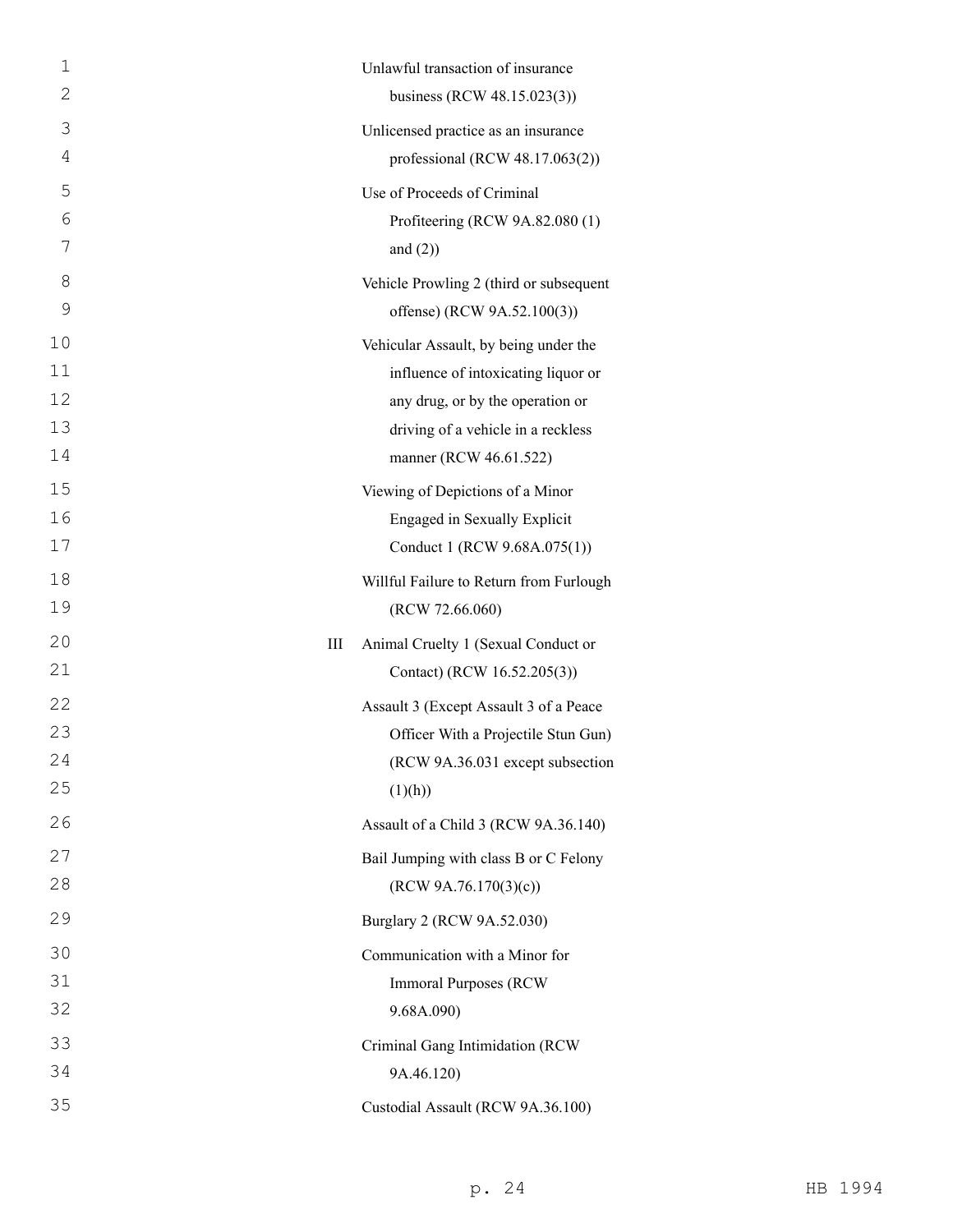| 1              | Cyberstalking (subsequent conviction or |
|----------------|-----------------------------------------|
| 2              | threat of death) (RCW $9.61.260(3)$ )   |
| 3              | Escape 2 (RCW 9A.76.120)                |
| $\overline{4}$ | Extortion 2 (RCW 9A.56.130)             |
| 5              | False Reporting 2 (RCW                  |
| 6              | 9A.84.040(2)(b)                         |
| 7              | Harassment (RCW 9A.46.020)              |
| 8              | Intimidating a Public Servant (RCW      |
| 9              | 9A.76.180)                              |
| 10             | Introducing Contraband 2 (RCW           |
| 11             | 9A.76.150)                              |
| 12             | Malicious Injury to Railroad Property   |
| 13             | (RCW 81.60.070)                         |
| 14             | Manufacture of Untraceable Firearm      |
| 15             | with Intent to Sell (RCW 9.41.190)      |
| 16             | Manufacture or Assembly of an           |
| 17             | Undetectable Firearm or                 |
| 18             | Untraceable Firearm (RCW                |
| 19             | 9.41.325)                               |
| 20             | Mortgage Fraud (RCW 19.144.080)         |
| 21             | Negligently Causing Substantial Bodily  |
| 22             | Harm By Use of a Signal                 |
| 23             | Preemption Device (RCW                  |
| 24             | 46.37.674)                              |
| 25             | Organized Retail Theft 1 (RCW           |
| 26             | 9A.56.350(2)                            |
| 27             | Perjury 2 (RCW 9A.72.030)               |
| 28             | Possession of Incendiary Device (RCW    |
| 29             | 9.40.120                                |
| 30             | Possession of Machine Gun, Bump-Fire    |
| 31             | Stock, Undetectable Firearm, or         |
| 32             | Short-Barreled Shotgun or Rifle         |
| 33             | (RCW 9.41.190)                          |
| 34             | Promoting Prostitution 2 (RCW           |
| 35             | 9A.88.080)                              |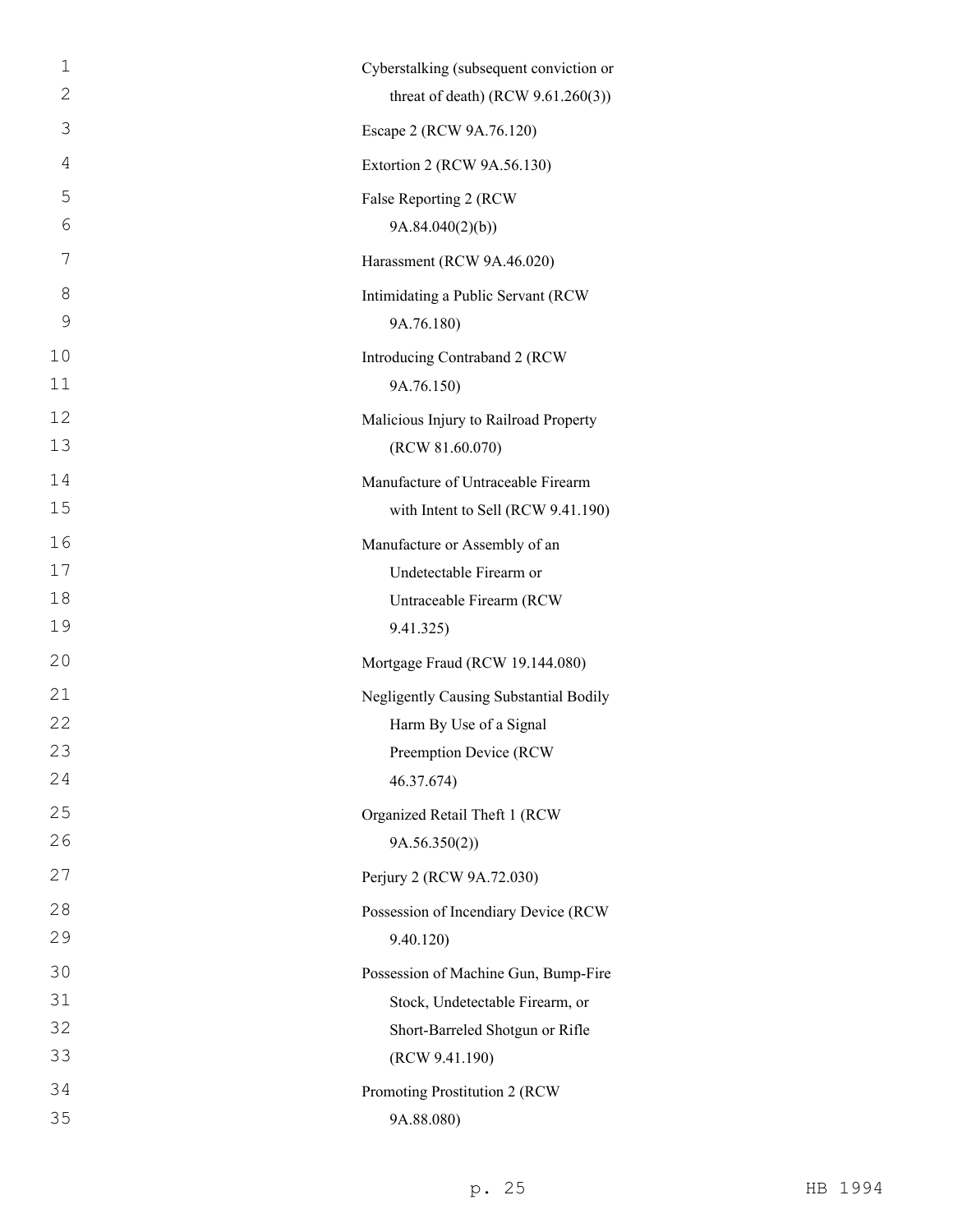| $\mathbf 1$<br>$\mathbf{2}$ | Retail Theft with Special Circumstances  |
|-----------------------------|------------------------------------------|
|                             | 1 (RCW 9A.56.360(2))                     |
| 3                           | Securities Act violation (RCW            |
| 4                           | 21.20.400)                               |
| 5                           | Tampering with a Witness (RCW            |
| 6                           | 9A.72.120)                               |
| 7                           | Telephone Harassment (subsequent         |
| 8                           | conviction or threat of death) (RCW      |
| 9                           | 9.61.230(2)                              |
| 10                          | Theft 2 (second or subsequent offense)   |
| 11                          | (commercial metal property,              |
| 12                          | nonferrous metal property, or            |
| 13                          | private metal property, and the          |
| 14                          | damage to the owner's property           |
| 15                          | exceeds \$750 but does not exceed        |
| 16                          | $$5,000)$ (RCW 9A.56.040(3))             |
| 17                          | Theft of Livestock 2 (RCW 9A.56.083)     |
| 18                          | Theft with the Intent to Resell 1 (RCW   |
| 19                          | 9A.56.340(2))                            |
| 20                          | Trafficking in Stolen Property 2 (RCW    |
| 21                          | 9A.82.055)                               |
| 22                          | Unlawful Hunting of Big Game 1 (RCW      |
| 23                          | 77.15.410(3)(b)                          |
| 24                          | Unlawful Imprisonment (RCW               |
| 25                          | 9A.40.040)                               |
| 26                          | Unlawful Misbranding of Fish or          |
| 27                          | Shellfish 1 (RCW 77.140.060(3))          |
| 28                          | Unlawful possession of firearm in the    |
| 29                          | second degree (RCW 9.41.040(2))          |
| 30                          | Unlawful Taking of Endangered Fish or    |
| 31                          | Wildlife 1 (RCW 77.15.120(3)(b))         |
| 32                          | Unlawful Trafficking in Fish, Shellfish, |
| 33                          | or Wildlife 1 (RCW                       |
| 34                          | 77.15.260(3)(b)                          |
| 35                          | Unlawful Use of a Nondesignated          |
| 36                          | Vessel (RCW 77.15.530(4))                |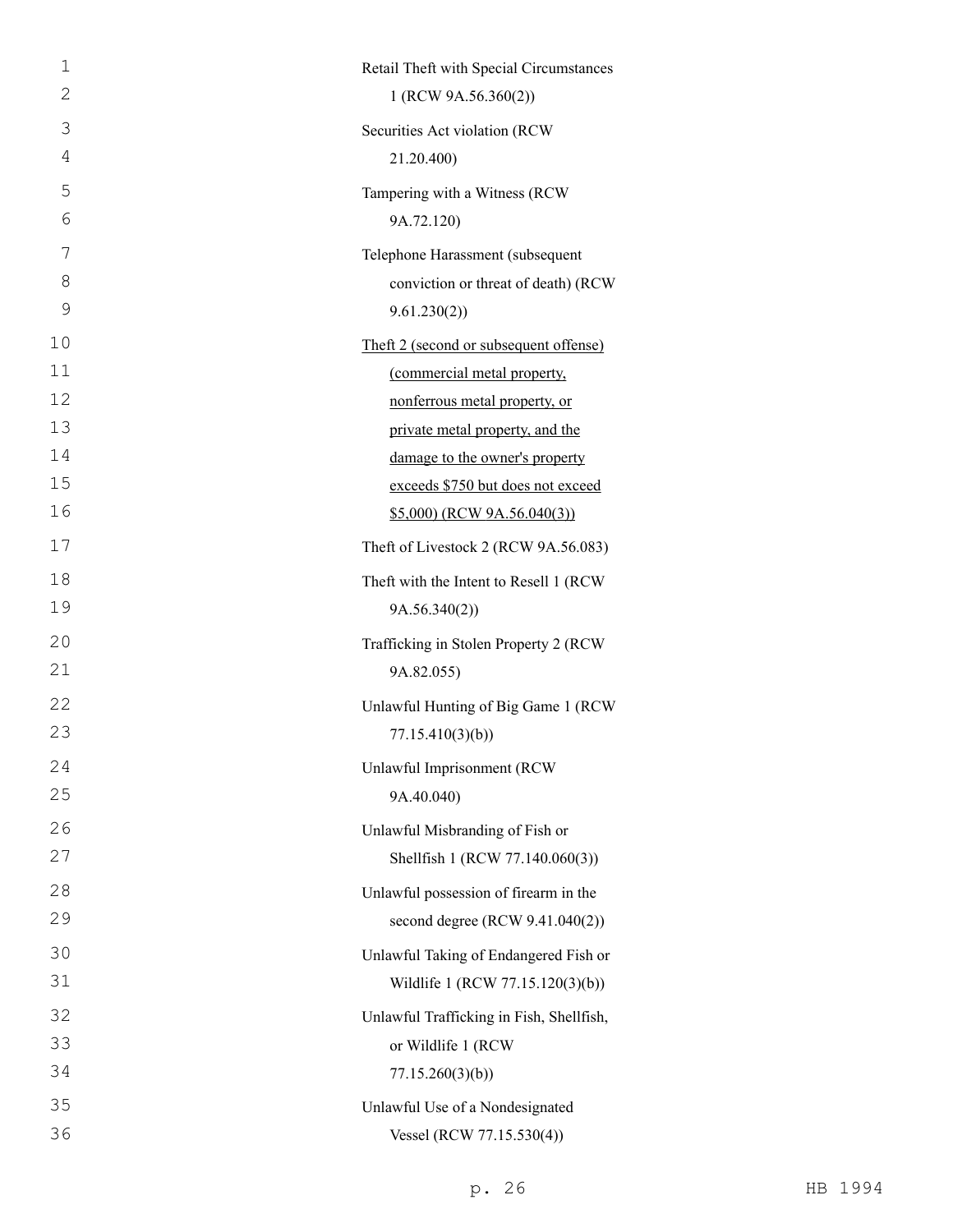| 1  |   | Vehicular Assault, by the operation or |
|----|---|----------------------------------------|
| 2  |   | driving of a vehicle with disregard    |
| 3  |   | for the safety of others (RCW          |
| 4  |   | 46.61.522)                             |
| 5  |   | Willful Failure to Return from Work    |
| 6  |   | Release (RCW 72.65.070)                |
| 7  | П | Commercial Fishing Without a License   |
| 8  |   | 1 (RCW 77.15.500(3)(b))                |
| 9  |   | Computer Trespass 1 (RCW 9A.90.040)    |
| 10 |   | Counterfeiting (RCW 9.16.035(3))       |
| 11 |   | Electronic Data Service Interference   |
| 12 |   | (RCW 9A.90.060)                        |
| 13 |   | Electronic Data Tampering 1 (RCW       |
| 14 |   | 9A.90.080)                             |
| 15 |   | Electronic Data Theft (RCW 9A.90.100)  |
| 16 |   | Engaging in Fish Dealing Activity      |
| 17 |   | Unlicensed 1 (RCW 77.15.620(3))        |
| 18 |   | Escape from Community Custody          |
| 19 |   | (RCW 72.09.310)                        |
| 20 |   | Failure to Register as a Sex Offender  |
| 21 |   | (second or subsequent offense)         |
| 22 |   | (RCW 9A.44.130 prior to June 10,       |
| 23 |   | 2010, and RCW 9A.44.132)               |
| 24 |   | Health Care False Claims (RCW          |
| 25 |   | 48.80.030)                             |
| 26 |   | Identity Theft 2 (RCW 9.35.020(3))     |
| 27 |   | <b>Improperly Obtaining Financial</b>  |
| 28 |   | Information (RCW 9.35.010)             |
| 29 |   | Malicious Mischief 1 (RCW 9A.48.070)   |
| 30 |   | Organized Retail Theft 2 (RCW          |
| 31 |   | 9A.56.350(3)                           |
| 32 |   | Possession of Stolen Property 1 (RCW   |
| 33 |   | 9A.56.150)                             |
| 34 |   | Possession of a Stolen Vehicle (RCW    |
| 35 |   | 9A.56.068)                             |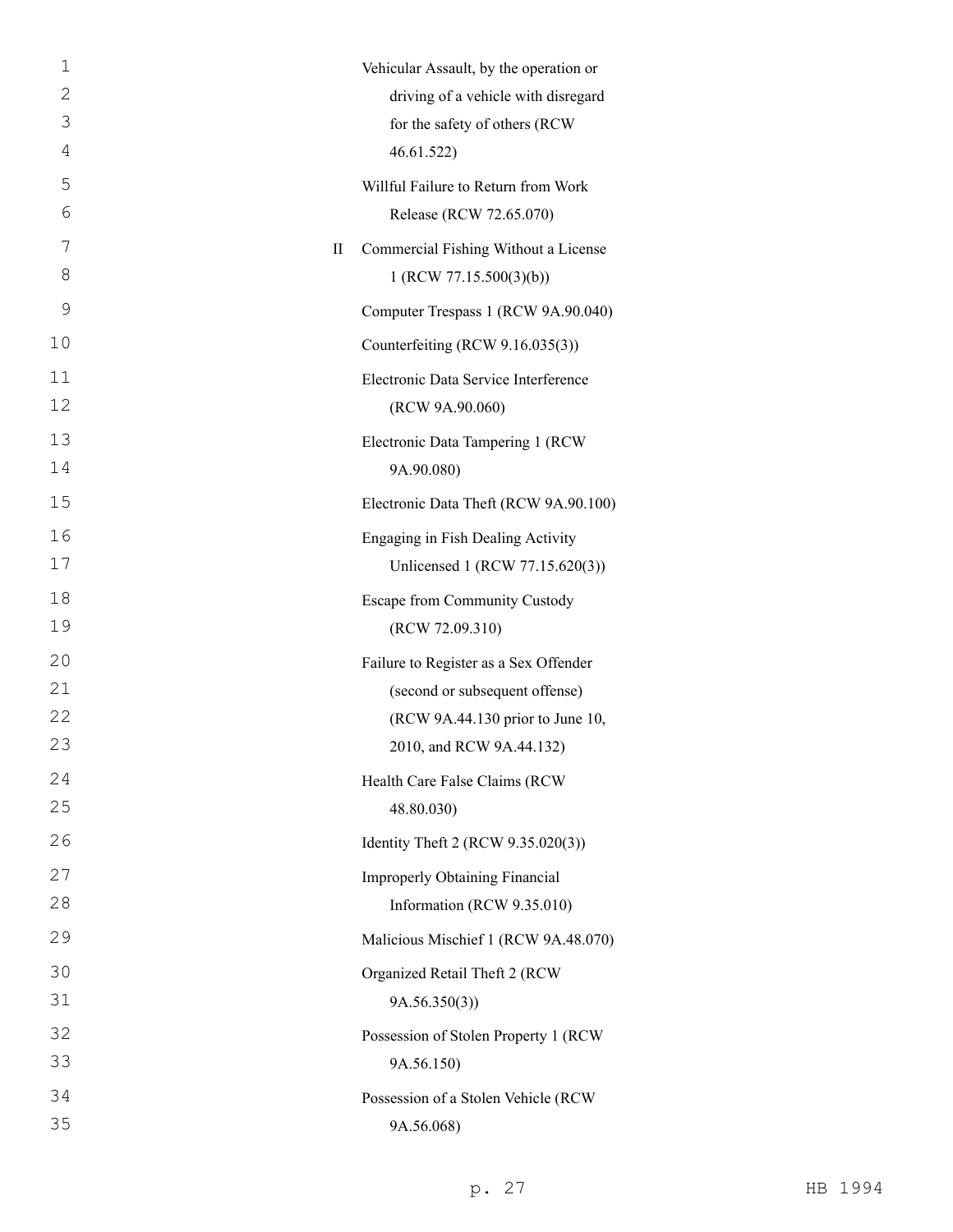| $\mathbf 1$    | Retail Theft with Special Circumstances  |
|----------------|------------------------------------------|
| $\mathbf{2}$   | 2 (RCW 9A.56.360(3))                     |
| 3              | Scrap Processing, Recycling, or          |
| $\overline{4}$ | Supplying Without a License              |
| 5              | (second or subsequent offense)           |
| 6              | (RCW 19.290.100)                         |
| 7              | Theft 1 (RCW 9A.56.030)                  |
| 8              | Theft 2 (commercial metal property,      |
| 9              | nonferrous metal property, or            |
| 10             | private metal property, and the          |
| 11             | damage to the owner's property           |
| 12             | exceeds \$750 but does not exceed        |
| 13             | $$5,000$ (RCW 9A.56.040(1)(c))           |
| 14             | Theft of a Motor Vehicle (RCW            |
| 15             | 9A.56.065)                               |
| 16             | Theft of Rental, Leased, Lease-          |
| 17             | purchased, or Loaned Property            |
| 18             | (valued at ((five thousand dollars))     |
| 19             | \$5,000 or more) (RCW                    |
| 20             | 9A.56.096(5)(a)                          |
| 21             | Theft with the Intent to Resell 2 (RCW   |
| 22             | 9A.56.340(3)                             |
| 23             | Trafficking in Insurance Claims (RCW     |
| 24             | 48.30A.015)                              |
| 25             | Unlawful factoring of a credit card or   |
| 26             | payment card transaction (RCW            |
| 27             | 9A.56.290(4)(a)                          |
| 28             | Unlawful Participation of Non-Indians    |
| 29             | in Indian Fishery (RCW                   |
| 30             | 77.15.570(2)                             |
| 31             | Unlawful Practice of Law (RCW            |
| 32             | 2.48.180)                                |
| 33             | Unlawful Purchase or Use of a License    |
| 34             | (RCW 77.15.650(3)(b))                    |
| 35             | Unlawful Trafficking in Fish, Shellfish, |
| 36             | or Wildlife 2 (RCW                       |
| 37             | 77.15.260(3)(a))                         |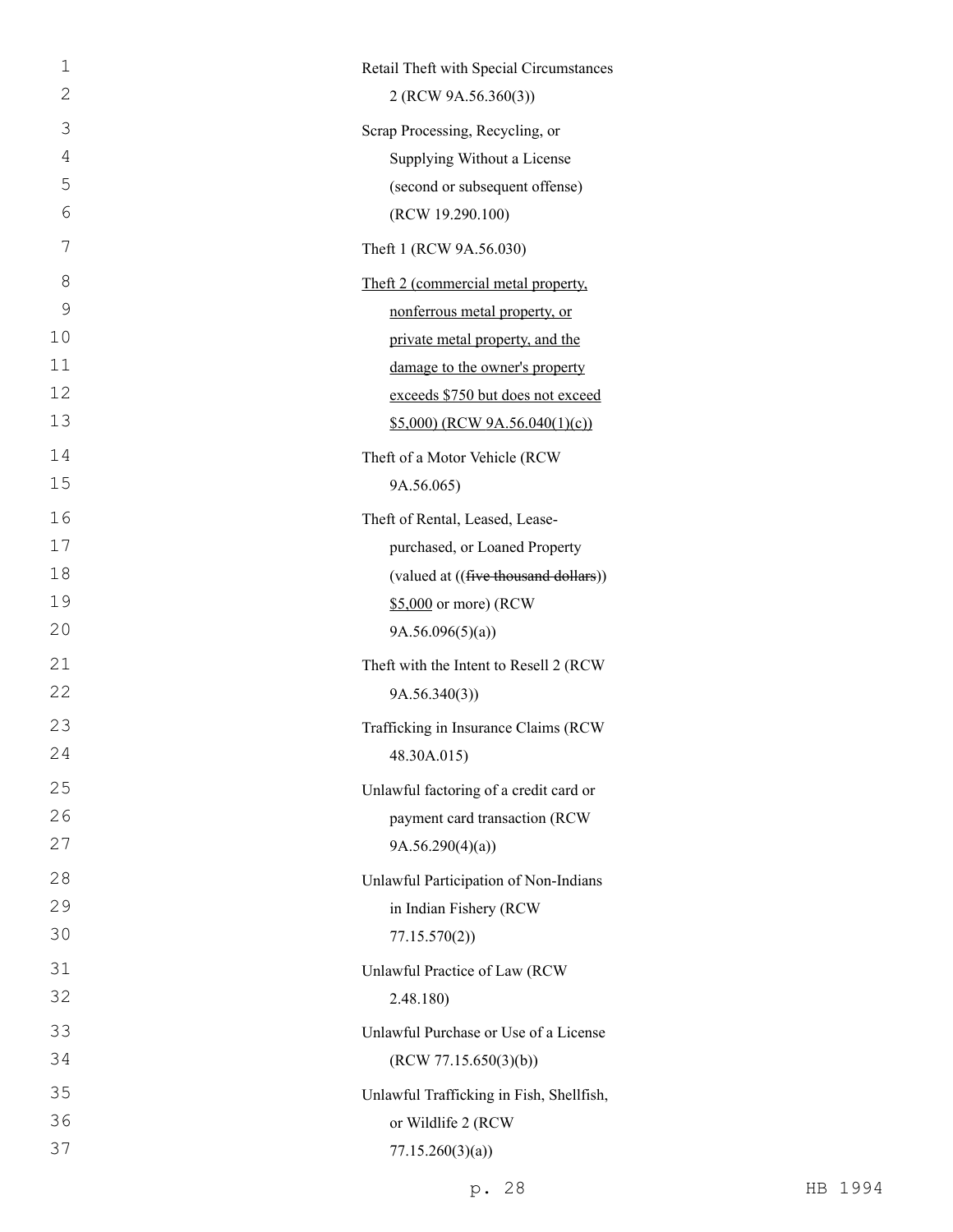| 1  | Unlicensed Practice of a Profession or                 |  |
|----|--------------------------------------------------------|--|
| 2  | Business (RCW 18.130.190(7))                           |  |
| 3  | Voyeurism 1 (RCW 9A.44.115)                            |  |
| 4  | Attempting to Elude a Pursuing Police<br>Ι             |  |
| 5  | Vehicle (RCW 46.61.024)                                |  |
| 6  | False Verification for Welfare (RCW                    |  |
| 7  | 74.08.055)                                             |  |
| 8  | Forgery (RCW 9A.60.020)                                |  |
| 9  | Fraudulent Creation or Revocation of a                 |  |
| 10 | Mental Health Advance Directive                        |  |
| 11 | (RCW 9A.60.060)                                        |  |
| 12 | Malicious Mischief 2 (RCW 9A.48.080)                   |  |
| 13 | Mineral Trespass (RCW 78.44.330)                       |  |
| 14 | Possession of Stolen Property 2 (RCW                   |  |
| 15 | 9A.56.160)                                             |  |
| 16 | Reckless Burning 1 (RCW 9A.48.040)                     |  |
| 17 | Spotlighting Big Game 1 (RCW                           |  |
| 18 | 77.15.450(3)(b)                                        |  |
| 19 | Suspension of Department Privileges 1                  |  |
| 20 | (RCW 77.15.670(3)(b))                                  |  |
| 21 | Taking Motor Vehicle Without                           |  |
| 22 | Permission 2 (RCW 9A.56.075)                           |  |
| 23 | Theft 2 (valued at \$750 or more but less              |  |
| 24 | than \$5,000, and other than a                         |  |
| 25 | firearm or motor vehicle; a public                     |  |
| 26 | record, writing, or instrument kept,                   |  |
| 27 | filed, or deposited according to law                   |  |
| 28 | with or in the keeping of any public                   |  |
| 29 | office or public servant; or an                        |  |
| 30 | $\frac{\text{access device}}{\text{RCW 9A.56.040(1)}}$ |  |
| 31 | (a), (b), or (d)                                       |  |
| 32 | Theft from a Vulnerable Adult 2 (RCW                   |  |
| 33 | 9A.56.400(2))                                          |  |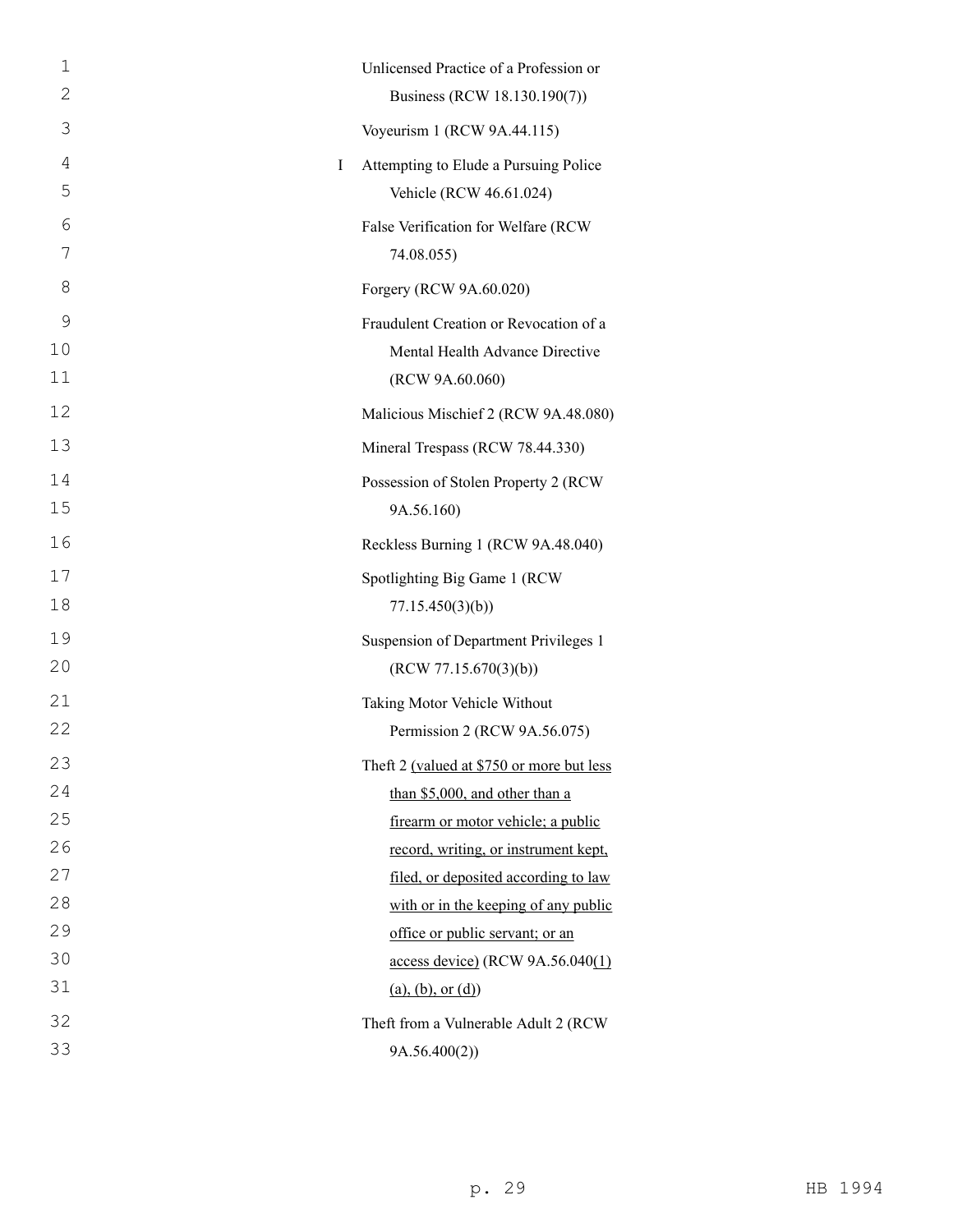| 1  | Theft of Rental, Leased, Lease-                     |
|----|-----------------------------------------------------|
| 2  | purchased, or Loaned Property                       |
| 3  | (valued at ((seven hundred fifty                    |
| 4  | $\frac{1}{2}$ dollars)) \$750 or more but less than |
| 5  | ((five thousand dollars)) \$5,000)                  |
| 6  | (RCW 9A.56.096(5)(b))                               |
| 7  | Transaction of insurance business                   |
| 8  | beyond the scope of licensure                       |
| 9  | (RCW 48.17.063)                                     |
| 10 | Unlawful Fish and Shellfish Catch                   |
| 11 | Accounting (RCW 77.15.630(3)(b))                    |
| 12 | Unlawful Issuance of Checks or Drafts               |
| 13 | (RCW 9A.56.060)                                     |
| 14 | Unlawful Possession of Fictitious                   |
| 15 | Identification (RCW 9A.56.320)                      |
| 16 | Unlawful Possession of Instruments of               |
| 17 | Financial Fraud (RCW 9A.56.320)                     |
| 18 | Unlawful Possession of Payment                      |
| 19 | Instruments (RCW 9A.56.320)                         |
| 20 | Unlawful Possession of a Personal                   |
| 21 | Identification Device (RCW                          |
| 22 | 9A.56.320)                                          |
| 23 | Unlawful Production of Payment                      |
| 24 | Instruments (RCW 9A.56.320)                         |
| 25 | Unlawful Releasing, Planting,                       |
| 26 | Possessing, or Placing Deleterious                  |
| 27 | Exotic Wildlife (RCW                                |
| 28 | 77.15.250(2)(b)                                     |
| 29 | Unlawful Trafficking in Food Stamps                 |
| 30 | (RCW 9.91.142)                                      |
| 31 | Unlawful Use of Food Stamps (RCW                    |
| 32 | 9.91.144)                                           |
| 33 | Unlawful Use of Net to Take Fish 1                  |
| 34 | (RCW 77.15.580(3)(b))                               |
| 35 | Unlawful Use of Prohibited Aquatic                  |
| 36 | Animal Species (RCW                                 |
| 37 | 77.15.253(3)                                        |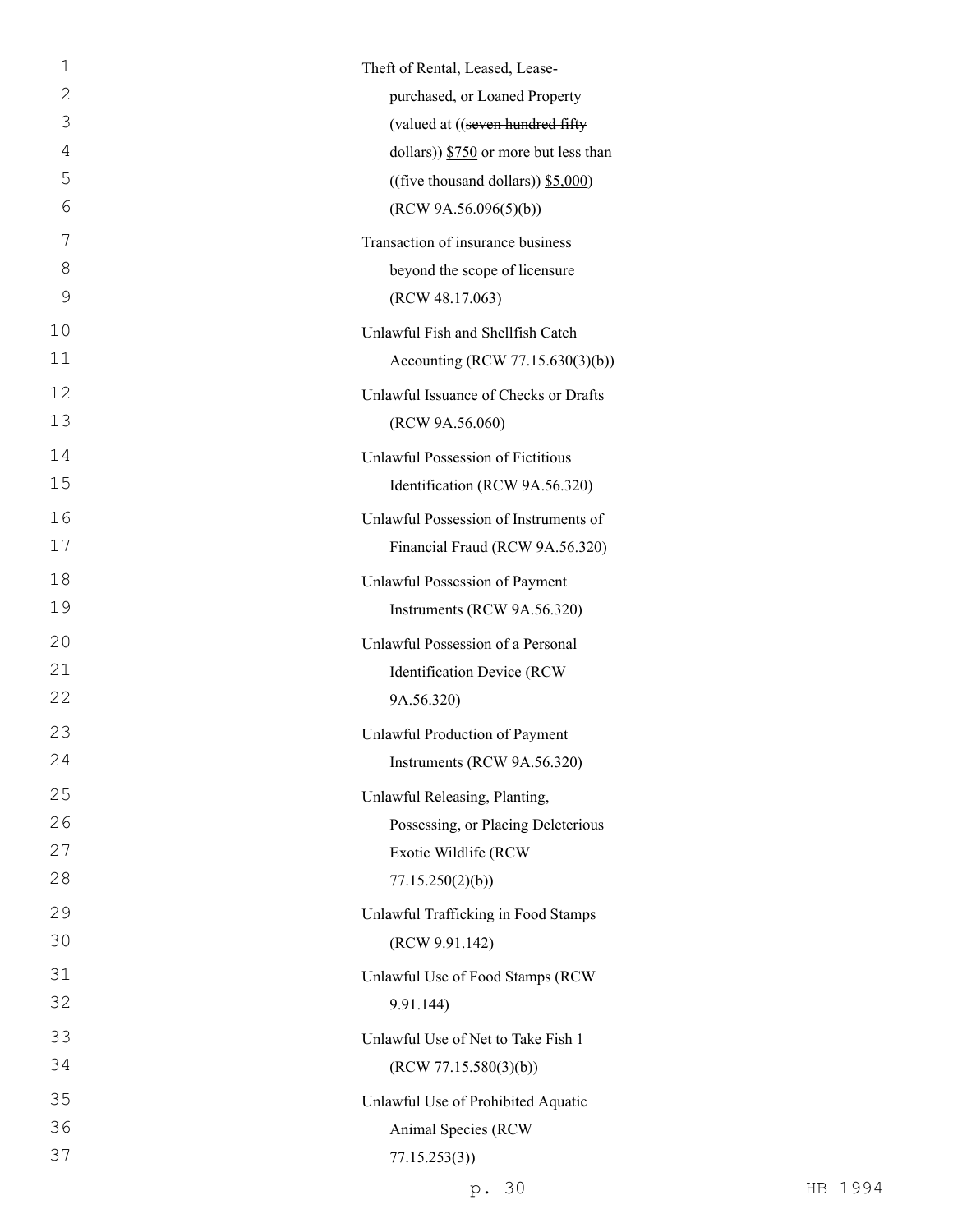|    |                                      |  |  | Vehicle Prowl 1 (RCW 9A.52.095)                 |  |  |  |  |
|----|--------------------------------------|--|--|-------------------------------------------------|--|--|--|--|
|    | Violating Commercial Fishing Area or |  |  |                                                 |  |  |  |  |
|    | Time 1 (RCW 77.15.550(3)(b))         |  |  |                                                 |  |  |  |  |
|    |                                      |  |  |                                                 |  |  |  |  |
| 4  | NEW SECTION.                         |  |  | Sec. 4. A new section is added to chapter 9.94A |  |  |  |  |
| 5. | RCW to read as follows:              |  |  |                                                 |  |  |  |  |

6 In a criminal case where:

 (1) The defendant has been convicted of theft in the second 8 degree; and

 (2) There has been a special allegation pleaded and proven beyond a reasonable doubt that, during the commission of the theft, the defendant engaged in a confrontation with the property owner or a 12 third party attempting to prevent the theft from occurring;

 the court shall make a finding of fact of the special allegation, or 14 if a jury is had, the jury shall, if it finds the defendant guilty, also find a special verdict as to the special allegation.

 **Sec. 5.** RCW 9.94A.533 and 2020 c 330 s 1 and 2020 c 141 s 1 are 17 each reenacted and amended to read as follows:

 (1) The provisions of this section apply to the standard sentence 19 ranges determined by RCW 9.94A.510 or 9.94A.517.

 (2) For persons convicted of the anticipatory offenses of criminal attempt, solicitation, or conspiracy under chapter 9A.28 RCW, the standard sentence range is determined by locating the sentencing grid sentence range defined by the appropriate offender 24 score and the seriousness level of the completed crime, and 25 multiplying the range by ((seventy-five)) 75 percent.

 (3) The following additional times shall be added to the standard 27 sentence range for felony crimes committed after July 23, 1995, if the offender or an accomplice was armed with a firearm as defined in RCW 9.41.010 and the offender is being sentenced for one of the crimes listed in this subsection as eligible for any firearm enhancements based on the classification of the completed felony 32 crime. If the offender is being sentenced for more than one offense, the firearm enhancement or enhancements must be added to the total period of confinement for all offenses, regardless of which underlying offense is subject to a firearm enhancement. If the offender or an accomplice was armed with a firearm as defined in RCW 9.41.010 and the offender is being sentenced for an anticipatory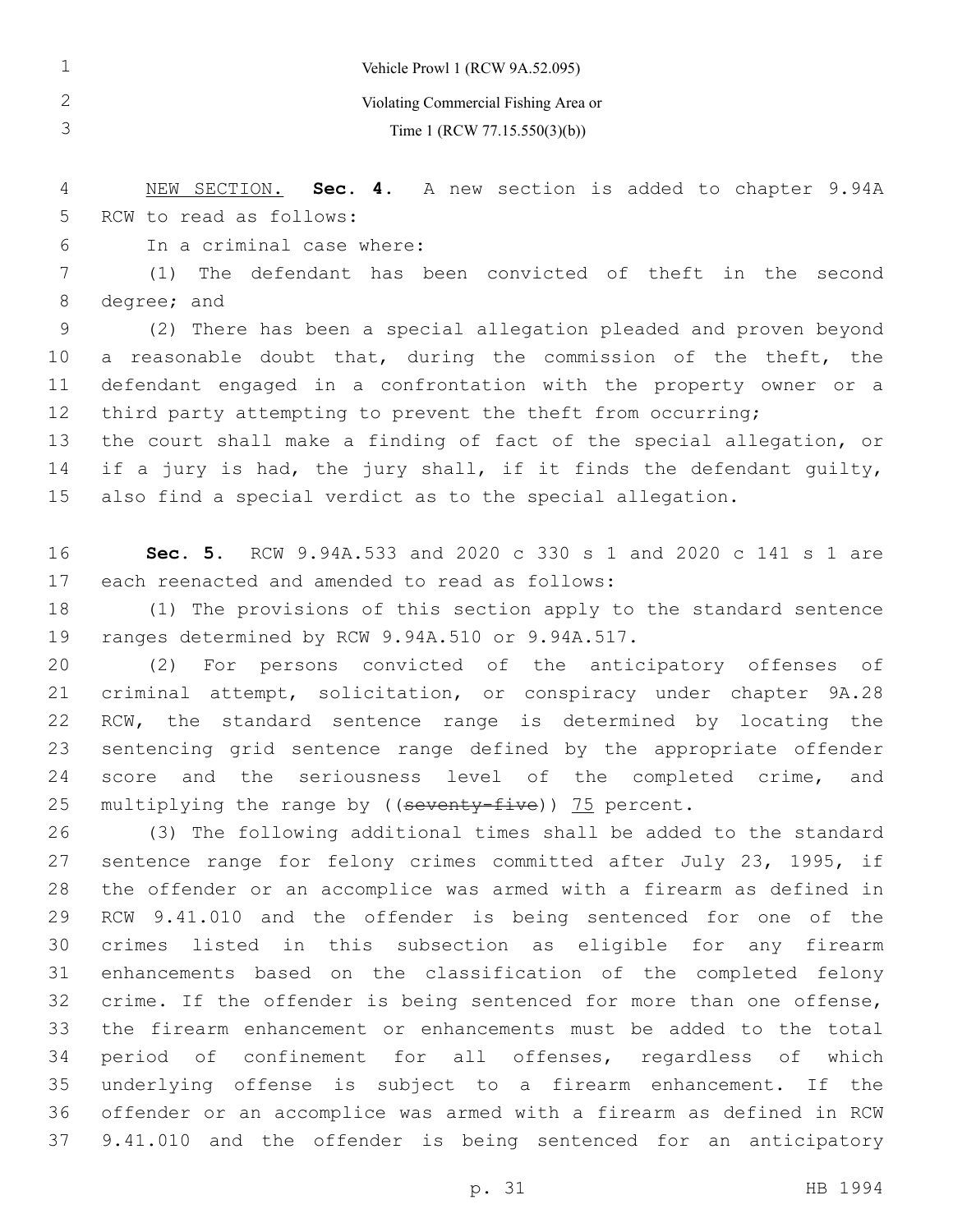offense under chapter 9A.28 RCW to commit one of the crimes listed in this subsection as eligible for any firearm enhancements, the following additional times shall be added to the standard sentence range determined under subsection (2) of this section based on the felony crime of conviction as classified under RCW 9A.28.020:

 (a) Five years for any felony defined under any law as a class A 7 felony or with a statutory maximum sentence of at least ((twenty)) 20 8 years, or both, and not covered under (f) of this subsection;

 (b) Three years for any felony defined under any law as a class B 10 felony or with a statutory maximum sentence of  $((\text{ten}))$  10 years, or both, and not covered under (f) of this subsection;

 (c) Eighteen months for any felony defined under any law as a class C felony or with a statutory maximum sentence of five years, or 14 both, and not covered under (f) of this subsection;

 (d) If the offender is being sentenced for any firearm enhancements under (a), (b), and/or (c) of this subsection and the offender has previously been sentenced for any deadly weapon enhancements after July 23, 1995, under (a), (b), and/or (c) of this subsection or subsection (4)(a), (b), and/or (c) of this section, or both, all firearm enhancements under this subsection shall be twice 21 the amount of the enhancement listed;

 (e) Notwithstanding any other provision of law, all firearm enhancements under this section are mandatory, shall be served in total confinement, and shall run consecutively to all other sentencing provisions, including other firearm or deadly weapon enhancements, for all offenses sentenced under this chapter. However, whether or not a mandatory minimum term has expired, an offender 28 serving a sentence under this subsection may be:

 (i) Granted an extraordinary medical placement when authorized 30 under RCW 9.94A.728(1)(c); or

(ii) Released under the provisions of RCW 9.94A.730;

 (f) The firearm enhancements in this section shall apply to all felony crimes except the following: Possession of a machine gun or bump-fire stock, possessing a stolen firearm, drive-by shooting, theft of a firearm, unlawful possession of a firearm in the first and second degree, and use of a machine gun or bump-fire stock in a 37 felony;

 (g) If the standard sentence range under this section exceeds the statutory maximum sentence for the offense, the statutory maximum sentence shall be the presumptive sentence unless the offender is a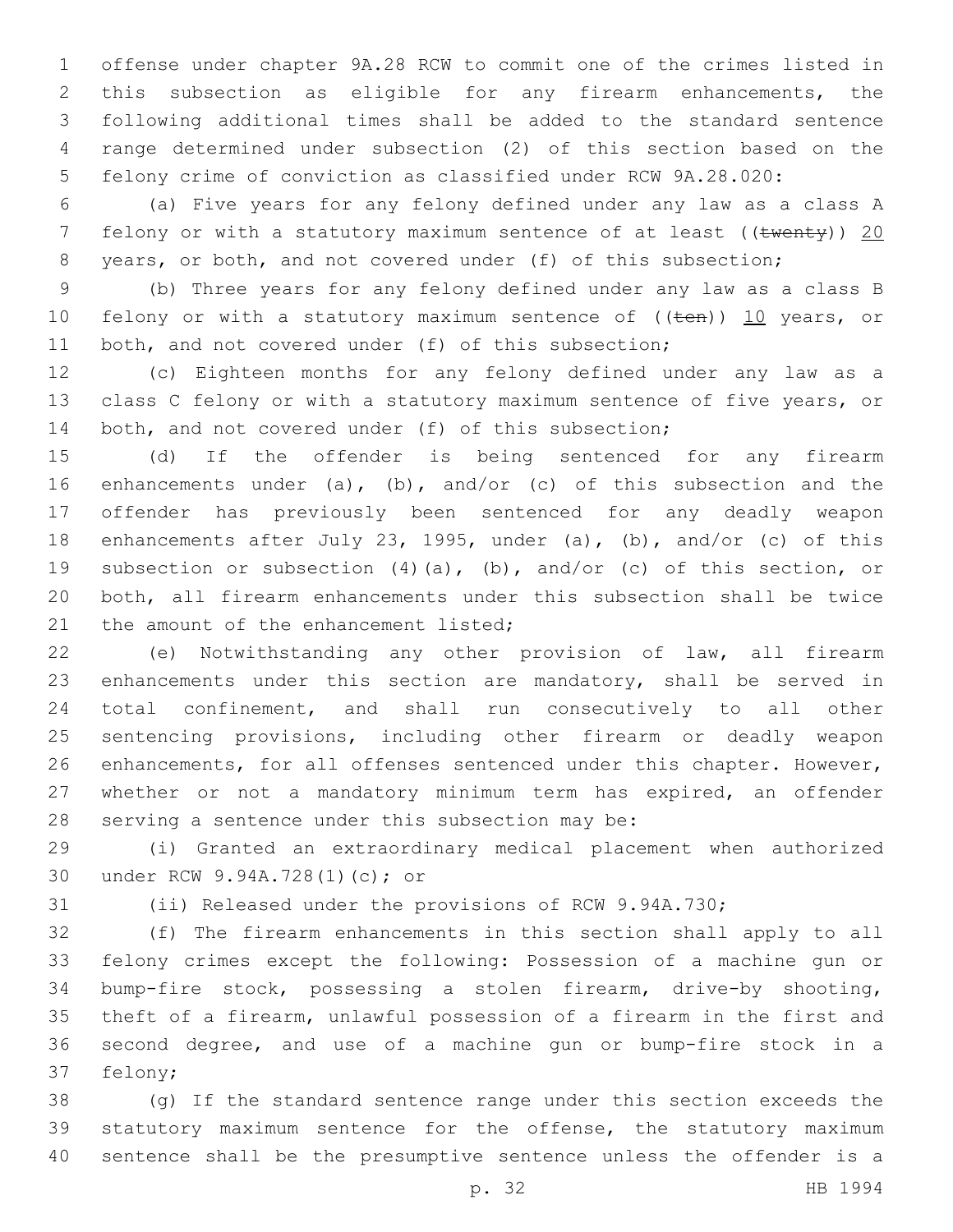persistent offender. If the addition of a firearm enhancement increases the sentence so that it would exceed the statutory maximum for the offense, the portion of the sentence representing the 4 enhancement may not be reduced.

 (4) The following additional times shall be added to the standard sentence range for felony crimes committed after July 23, 1995, if the offender or an accomplice was armed with a deadly weapon other than a firearm as defined in RCW 9.41.010 and the offender is being sentenced for one of the crimes listed in this subsection as eligible for any deadly weapon enhancements based on the classification of the completed felony crime. If the offender is being sentenced for more 12 than one offense, the deadly weapon enhancement or enhancements must be added to the total period of confinement for all offenses, regardless of which underlying offense is subject to a deadly weapon enhancement. If the offender or an accomplice was armed with a deadly weapon other than a firearm as defined in RCW 9.41.010 and the offender is being sentenced for an anticipatory offense under chapter 9A.28 RCW to commit one of the crimes listed in this subsection as eligible for any deadly weapon enhancements, the following additional times shall be added to the standard sentence range determined under subsection (2) of this section based on the felony crime of 22 conviction as classified under RCW 9A.28.020:

 (a) Two years for any felony defined under any law as a class A 24 felony or with a statutory maximum sentence of at least (( $t$ wenty)) 20 25 years, or both, and not covered under (f) of this subsection;

 (b) One year for any felony defined under any law as a class B 27 felony or with a statutory maximum sentence of  $((\text{ten}))$  10 years, or both, and not covered under (f) of this subsection;

 (c) Six months for any felony defined under any law as a class C felony or with a statutory maximum sentence of five years, or both, 31 and not covered under (f) of this subsection;

 (d) If the offender is being sentenced under (a), (b), and/or (c) of this subsection for any deadly weapon enhancements and the offender has previously been sentenced for any deadly weapon enhancements after July 23, 1995, under (a), (b), and/or (c) of this subsection or subsection (3)(a), (b), and/or (c) of this section, or both, all deadly weapon enhancements under this subsection shall be 38 twice the amount of the enhancement listed;

 (e) Notwithstanding any other provision of law, all deadly weapon enhancements under this section are mandatory, shall be served in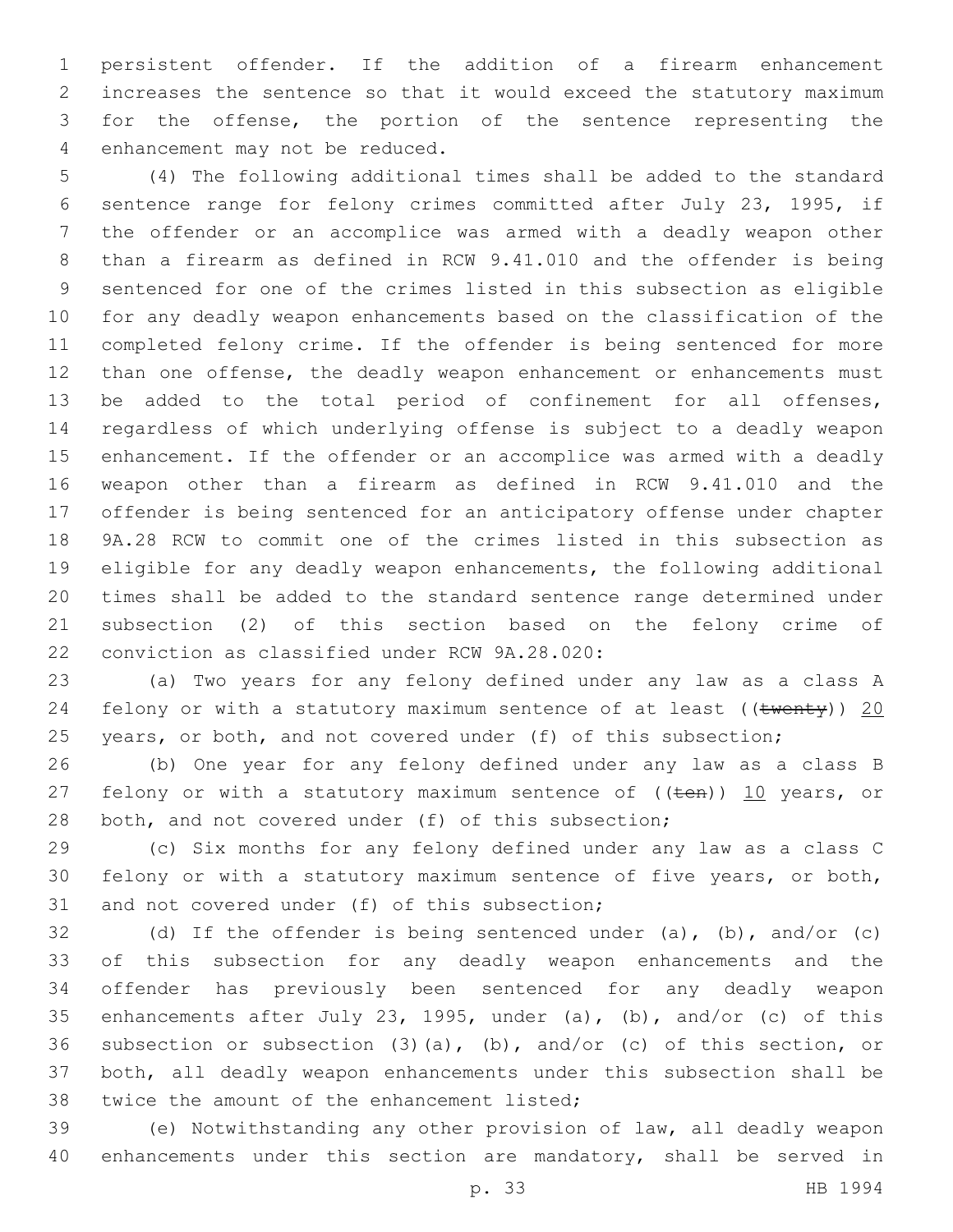total confinement, and shall run consecutively to all other sentencing provisions, including other firearm or deadly weapon enhancements, for all offenses sentenced under this chapter. However, whether or not a mandatory minimum term has expired, an offender 5 serving a sentence under this subsection may be:

 (i) Granted an extraordinary medical placement when authorized 7 under RCW 9.94A.728(1)(c); or

(ii) Released under the provisions of RCW 9.94A.730;

 (f) The deadly weapon enhancements in this section shall apply to all felony crimes except the following: Possession of a machine gun or bump-fire stock, possessing a stolen firearm, drive-by shooting, theft of a firearm, unlawful possession of a firearm in the first and second degree, and use of a machine gun or bump-fire stock in a 14 felony;

 (g) If the standard sentence range under this section exceeds the statutory maximum sentence for the offense, the statutory maximum sentence shall be the presumptive sentence unless the offender is a persistent offender. If the addition of a deadly weapon enhancement increases the sentence so that it would exceed the statutory maximum for the offense, the portion of the sentence representing the 21 enhancement may not be reduced.

 (5) The following additional times shall be added to the standard sentence range if the offender or an accomplice committed the offense while in a county jail or state correctional facility and the offender is being sentenced for one of the crimes listed in this subsection. If the offender or an accomplice committed one of the crimes listed in this subsection while in a county jail or state correctional facility, and the offender is being sentenced for an anticipatory offense under chapter 9A.28 RCW to commit one of the crimes listed in this subsection, the following additional times shall be added to the standard sentence range determined under 32 subsection (2) of this section:

 (a) Eighteen months for offenses committed under RCW 69.50.401(2) 34 (a) or (b) or 69.50.410;

 (b) Fifteen months for offenses committed under RCW 69.50.401(2) 36 (c), (d), or (e);

(c) Twelve months for offenses committed under RCW 69.50.4013.

 For the purposes of this subsection, all of the real property of a state correctional facility or county jail shall be deemed to be 40 part of that facility or county jail.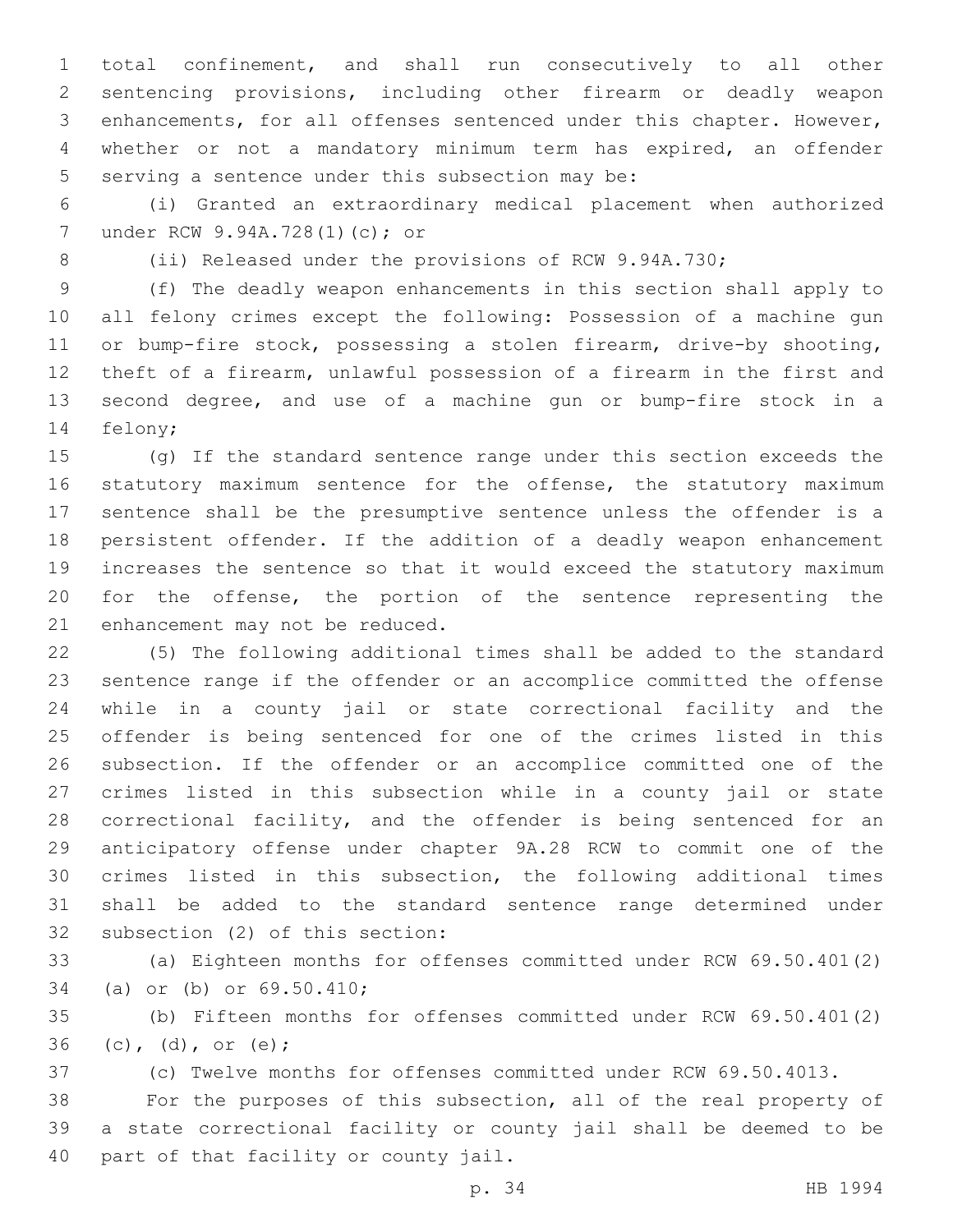(6) An additional ((twenty-four)) 24 months shall be added to the standard sentence range for any ranked offense involving a violation of chapter 69.50 RCW if the offense was also a violation of RCW 69.50.435 or 9.94A.827. All enhancements under this subsection shall run consecutively to all other sentencing provisions, for all 6 offenses sentenced under this chapter.

 (7) An additional two years shall be added to the standard sentence range for vehicular homicide committed while under the influence of intoxicating liquor or any drug as defined by RCW 46.61.502 for each prior offense as defined in RCW 46.61.5055.

 Notwithstanding any other provision of law, all impaired driving enhancements under this subsection are mandatory, shall be served in total confinement, and shall run consecutively to all other sentencing provisions, including other impaired driving enhancements, 15 for all offenses sentenced under this chapter.

 An offender serving a sentence under this subsection may be granted an extraordinary medical placement when authorized under RCW 18 9.94A.728(1)(c).

 (8)(a) The following additional times shall be added to the standard sentence range for felony crimes committed on or after July 1, 2006, if the offense was committed with sexual motivation, as that term is defined in RCW 9.94A.030. If the offender is being sentenced for more than one offense, the sexual motivation enhancement must be added to the total period of total confinement for all offenses, regardless of which underlying offense is subject to a sexual motivation enhancement. If the offender committed the offense with sexual motivation and the offender is being sentenced for an anticipatory offense under chapter 9A.28 RCW, the following additional times shall be added to the standard sentence range determined under subsection (2) of this section based on the felony crime of conviction as classified under RCW 9A.28.020:

 (i) Two years for any felony defined under the law as a class A 33 felony or with a statutory maximum sentence of at least ( $(\text{twenty})$ ) 20 34 years, or both;

 (ii) Eighteen months for any felony defined under any law as a 36 class B felony or with a statutory maximum sentence of  $((\text{ten}))$  10 37 years, or both;

 (iii) One year for any felony defined under any law as a class C felony or with a statutory maximum sentence of five years, or both;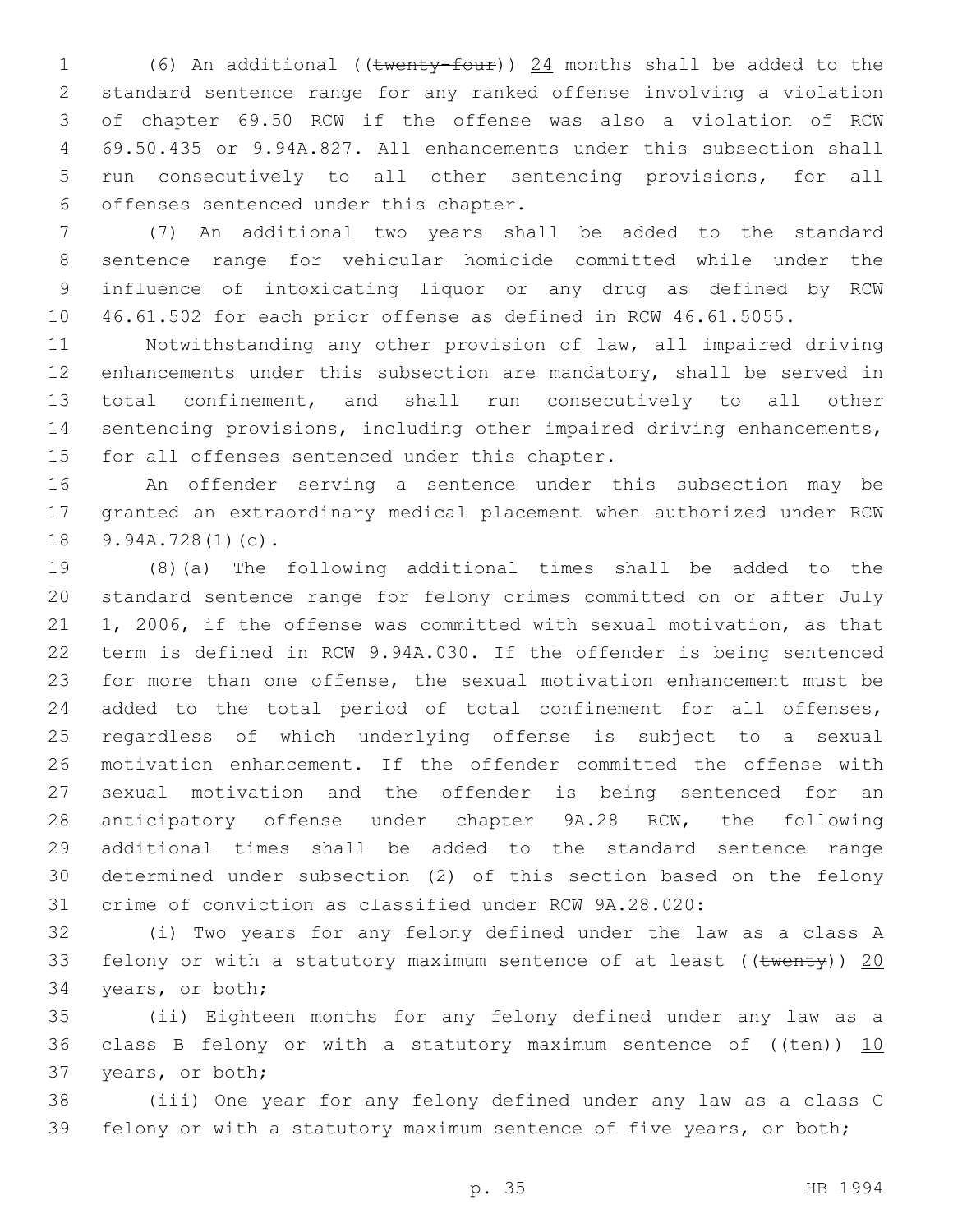(iv) If the offender is being sentenced for any sexual motivation enhancements under (a)(i), (ii), and/or (iii) of this subsection and the offender has previously been sentenced for any sexual motivation enhancements on or after July 1, 2006, under (a)(i), (ii), and/or (iii) of this subsection, all sexual motivation enhancements under this subsection shall be twice the amount of the enhancement listed;

 (b) Notwithstanding any other provision of law, all sexual motivation enhancements under this subsection are mandatory, shall be served in total confinement, and shall run consecutively to all other sentencing provisions, including other sexual motivation 11 enhancements, for all offenses sentenced under this chapter. However, whether or not a mandatory minimum term has expired, an offender 13 serving a sentence under this subsection may be:

 (i) Granted an extraordinary medical placement when authorized 15 under RCW 9.94A.728(1)(c); or

(ii) Released under the provisions of RCW 9.94A.730;

 (c) The sexual motivation enhancements in this subsection apply 18 to all felony crimes;

 (d) If the standard sentence range under this subsection exceeds the statutory maximum sentence for the offense, the statutory maximum sentence shall be the presumptive sentence unless the offender is a persistent offender. If the addition of a sexual motivation enhancement increases the sentence so that it would exceed the statutory maximum for the offense, the portion of the sentence 25 representing the enhancement may not be reduced;

 (e) The portion of the total confinement sentence which the offender must serve under this subsection shall be calculated before 28 any earned early release time is credited to the offender;

 (f) Nothing in this subsection prevents a sentencing court from imposing a sentence outside the standard sentence range pursuant to 31 RCW 9.94A.535.

 (9) An additional one-year enhancement shall be added to the standard sentence range for the felony crimes of RCW 9A.44.073, 9A.44.076, 9A.44.079, 9A.44.083, 9A.44.086, or 9A.44.089 committed on or after July 22, 2007, if the offender engaged, agreed, or offered to engage the victim in the sexual conduct in return for a fee. If the offender is being sentenced for more than one offense, the one-year enhancement must be added to the total period of total confinement for all offenses, regardless of which underlying offense is subject to the enhancement. If the offender is being sentenced for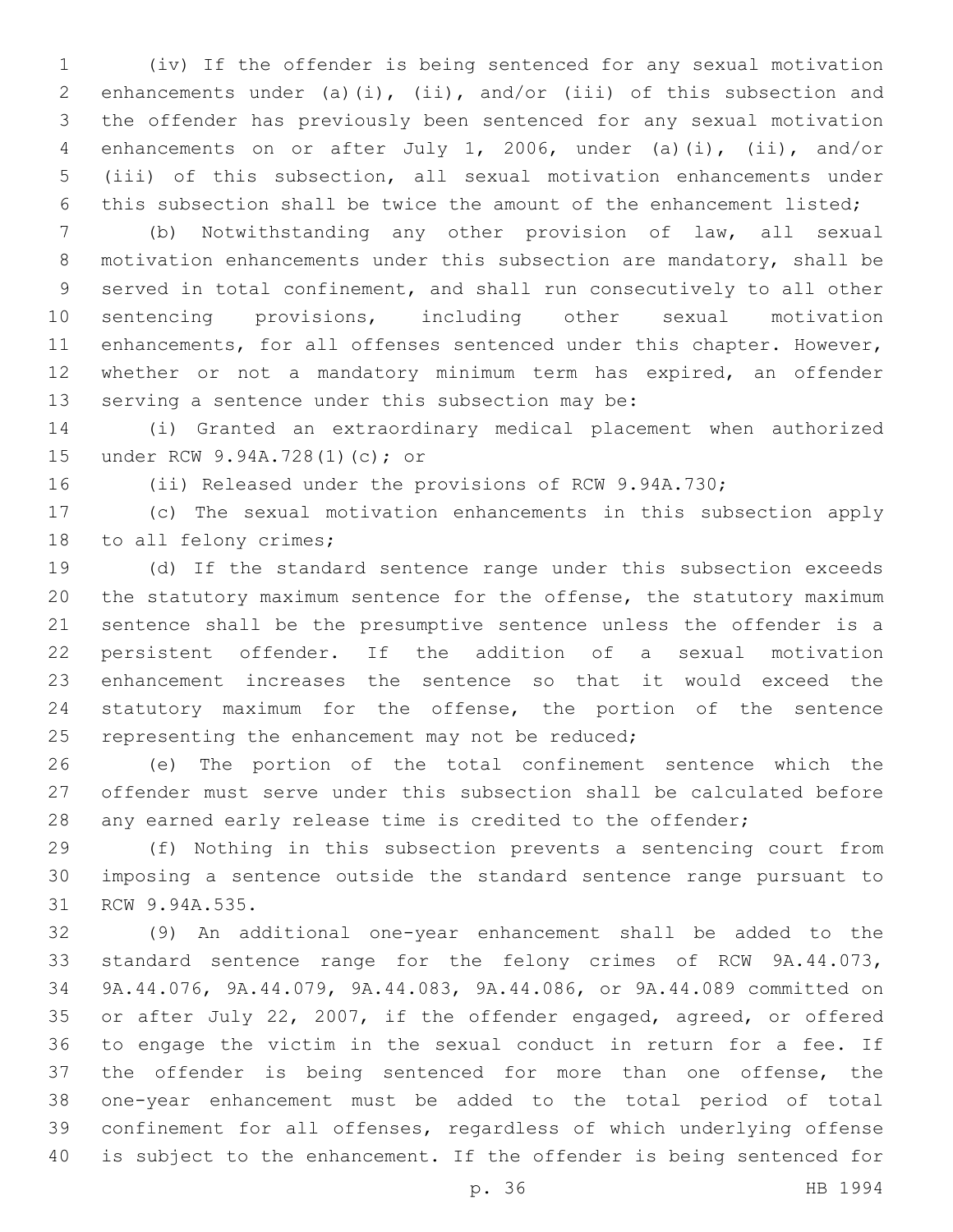an anticipatory offense for the felony crimes of RCW 9A.44.073, 9A.44.076, 9A.44.079, 9A.44.083, 9A.44.086, or 9A.44.089, and the offender attempted, solicited another, or conspired to engage, agree, or offer to engage the victim in the sexual conduct in return for a fee, an additional one-year enhancement shall be added to the standard sentence range determined under subsection (2) of this section. For purposes of this subsection, "sexual conduct" means sexual intercourse or sexual contact, both as defined in chapter 9 9A.44 RCW.

10 (10)(a) For a person age ((eighteen)) 18 or older convicted of any criminal street gang-related felony offense for which the person compensated, threatened, or solicited a minor in order to involve the minor in the commission of the felony offense, the standard sentence range is determined by locating the sentencing grid sentence range defined by the appropriate offender score and the seriousness level 16 of the completed crime, and multiplying the range by ((one hundred 17 twenty-five)) 125 percent. If the standard sentence range under this subsection exceeds the statutory maximum sentence for the offense, the statutory maximum sentence is the presumptive sentence unless the 20 offender is a persistent offender.

 (b) This subsection does not apply to any criminal street gang- related felony offense for which involving a minor in the commission of the felony offense is an element of the offense.

 (c) The increased penalty specified in (a) of this subsection is unavailable in the event that the prosecution gives notice that it will seek an exceptional sentence based on an aggravating factor 27 under RCW 9.94A.535.

28 (11) An additional ( $(\text{true1ve})$ ) 12 months and one day shall be added to the standard sentence range for a conviction of attempting to elude a police vehicle as defined by RCW 46.61.024, if the conviction included a finding by special allegation of endangering 32 one or more persons under RCW 9.94A.834.

33 (12) An additional (( $tweIve$ ))  $12$  months shall be added to the standard sentence range for an offense that is also a violation of 35 RCW 9.94A.831.

36 (13) An additional (( $tweIve$ )) 12 months shall be added to the standard sentence range for vehicular homicide committed while under the influence of intoxicating liquor or any drug as defined by RCW 46.61.520 or for vehicular assault committed while under the influence of intoxicating liquor or any drug as defined by RCW